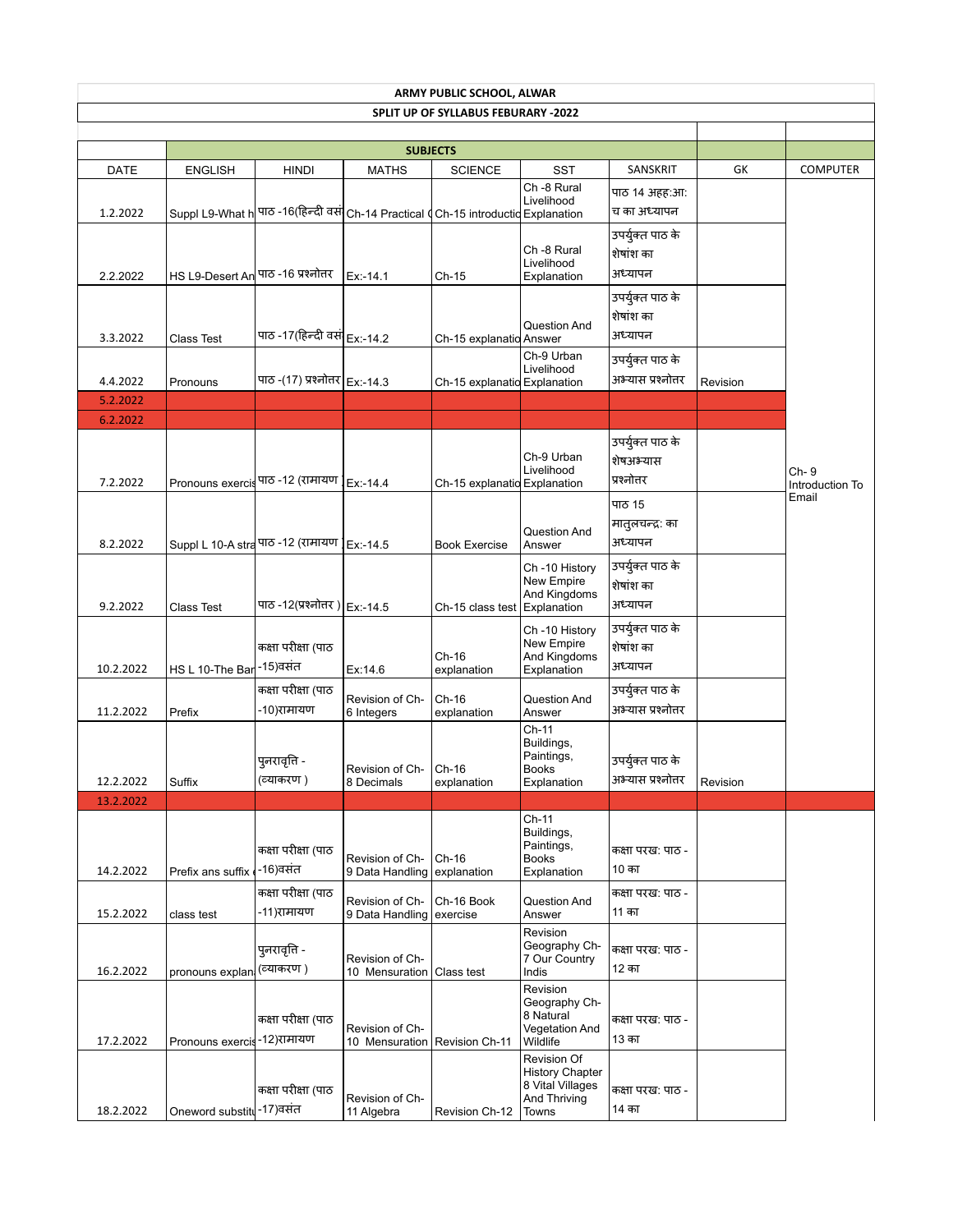| 19.1.2022                            | Class test | पुनरावृत्ति -<br>(व्याकरण )    | Revision of Ch-<br>11 Algebra               | Revision Ch-13 | Revision Of<br>History Ch-9<br>Traders, Kings,<br>Pilgrims               | कक्षा परख: पाठ -<br>15 का       | Revision |            |
|--------------------------------------|------------|--------------------------------|---------------------------------------------|----------------|--------------------------------------------------------------------------|---------------------------------|----------|------------|
| 20.2.2022                            |            |                                |                                             |                |                                                                          |                                 |          | Revision   |
| 21.2.2022                            | Revision   | पुनरावृत्ति (पाठ<br>12,13)वसंत | Revision of Ch-<br>12 Algebra               | Revision Ch-14 | Revision Of<br>Civics Ch-7<br>Urban<br>Administration                    | धातुरूप का<br>अभ्यास लट् लकार   |          |            |
| 22.2.2022                            | Revision   | पुनरावृत्ति (पाठ<br>14,15)वसंत | Revision of Ch-<br>13 Symmetry              | Revision Ch-15 | Revision Of Ch<br>-8 Rural<br>Livilihood                                 | धात्ऊप का<br>अभ्यास लोट<br>लकार |          |            |
| 23.2.2022                            | Revision   | पुनरावृत्ति (पाठ<br>7.8)रामायण | Revision of Ch-<br>14 Practical<br>Geometry | Revision Ch-16 | Revision Of<br>Ch-9 Urban<br>Livilihood                                  | धातुरूप का<br>अभ्यास लूट लकार   |          |            |
| 24.2.2022                            | Revision   | पुनरावृति (पाठ<br>9,10)रामायण  | <b>Mock Test</b>                            | doubt class    | Revision Of Ch<br>-10 New Empire<br>And Kingdom                          | अकारान्त शब्दरूप                |          |            |
| 25.2.2022                            | Revision   | पुनरावृति<br>(व्याकरण )        | Doubt Class                                 | doubt class    | Revision Of Ch-<br>11 New<br>Buildings,<br>Paintings And<br><b>Books</b> | आकारान्त<br>शब्दरूप             |          |            |
| 26.2.2022                            | Revision   | पुनरावृत्ति<br>(व्याकरण )      | Doubt Class                                 | Mock test      | Doubt Class                                                              | काठिन्य निवारण                  | Revision |            |
| 27.2.2022                            |            |                                |                                             |                |                                                                          |                                 |          |            |
| 28.2.2022                            | Revision   | पुनरावृत्ति<br>(व्याकरण )      | Doubt Class                                 | mock test      | Doubt Class                                                              | काठिन्य निवारण                  |          |            |
| Subject<br>Teachers Name   Renu Gund |            | नमिता चुघ                      | Ms Alka Yadav                               | Ms. Soni       | Ms.Laveena<br>Santwani                                                   | सतेन्द्र कुमार शर्मा            |          | Ms Bhavana |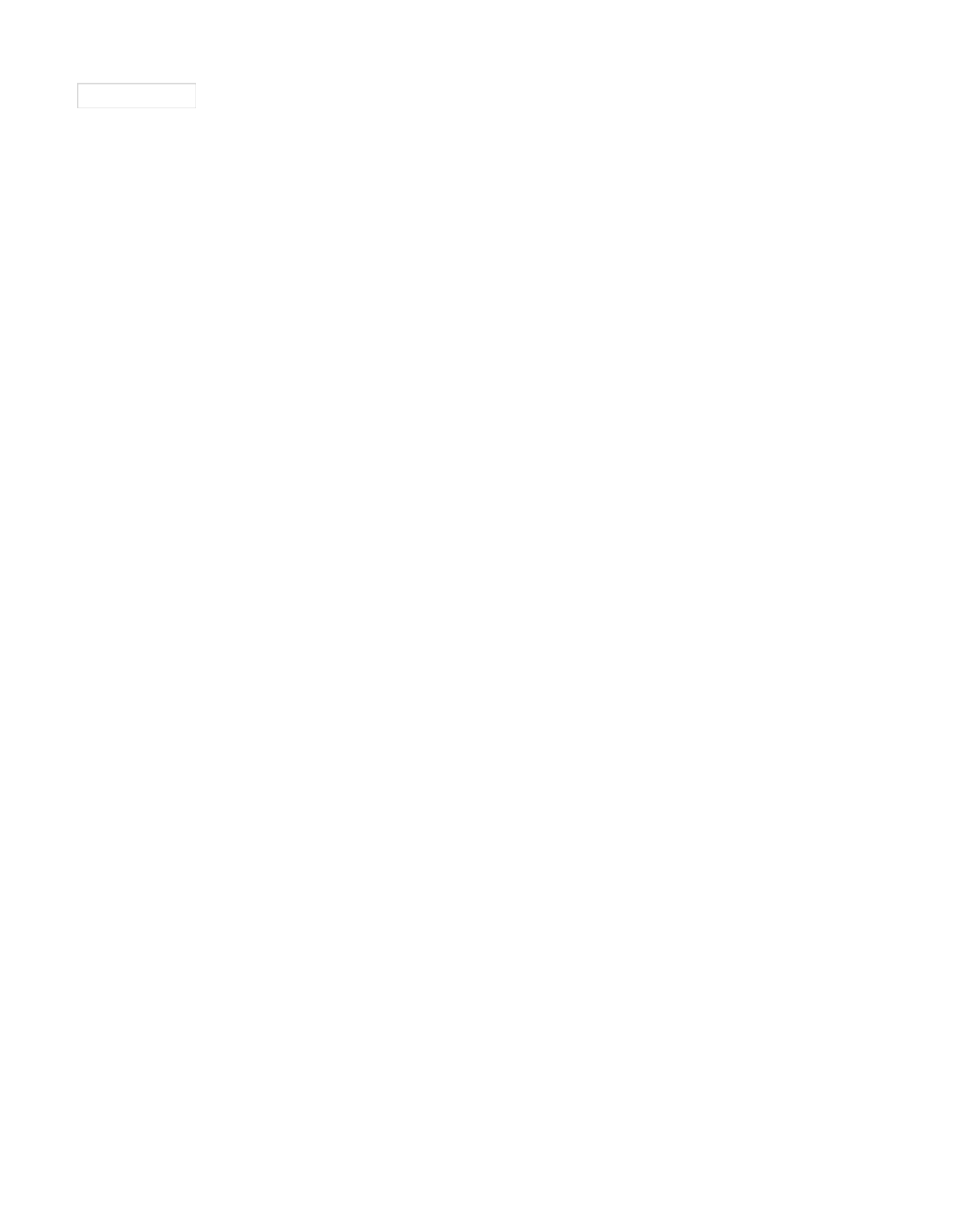| <b>ARMY PUBLIC SCHOOL, ALWAR</b> |                                     |                                                                    |                               |                                     |                             |                                      |          |                         |  |
|----------------------------------|-------------------------------------|--------------------------------------------------------------------|-------------------------------|-------------------------------------|-----------------------------|--------------------------------------|----------|-------------------------|--|
|                                  |                                     |                                                                    |                               | SPLIT UP OF SYLLABUS FEBURARY -2022 |                             |                                      |          |                         |  |
|                                  |                                     |                                                                    | <b>SUBJECTS</b>               |                                     |                             |                                      |          |                         |  |
| DATE                             | <b>ENGLISH</b>                      | <b>HINDI</b>                                                       | <b>MATHS</b>                  | <b>SCIENCE</b>                      | <b>SST</b>                  | SANSKRIT                             | GK       | <b>COMPUTER</b>         |  |
|                                  |                                     |                                                                    |                               |                                     | Ch -8 Rural                 | पाठ 14 अहह:आ:                        |          |                         |  |
| 1.2.2022                         | Suppl L9-What h                     | पाठ -16(हिन्दी वसं Ch-14 Practical d Ch-15 introductid Explanation |                               |                                     | Livelihood                  | च का अध्यापन                         |          |                         |  |
|                                  |                                     |                                                                    |                               |                                     |                             | उपर्युक्त पाठ के                     |          |                         |  |
|                                  |                                     |                                                                    |                               |                                     | Ch -8 Rural                 | शेषांश का                            |          |                         |  |
| 2.2.2022                         | HS L9-Desert An पाठ -16 प्रश्नोत्तर |                                                                    | Ex:-14.1                      | $Ch-15$                             | Livelihood<br>Explanation   | अध्यापन                              |          |                         |  |
|                                  |                                     |                                                                    |                               |                                     |                             | उपर्युक्त पाठ के                     |          |                         |  |
|                                  |                                     |                                                                    |                               |                                     |                             | शेषांश का                            |          |                         |  |
| 3.3.2022                         | <b>Class Test</b>                   | पाठ -17(हिन्दी वसं Ex:-14.2                                        |                               | Ch-15 explanatid Answer             | Question And                | अध्यापन                              |          |                         |  |
|                                  |                                     |                                                                    |                               |                                     | Ch-9 Urban                  | उपर्युक्त पाठ के                     |          |                         |  |
| 4.4.2022                         | Pronouns                            | पाठ -(17) प्रश्नोत्तर   Ex:-14.3                                   |                               | Ch-15 explanatid Explanation        | Livelihood                  | अभ्यास प्रश्नोत्तर                   |          |                         |  |
| 5.2.2022                         |                                     |                                                                    |                               |                                     |                             |                                      |          |                         |  |
| 6.2.2022                         |                                     |                                                                    |                               |                                     |                             |                                      |          |                         |  |
|                                  |                                     |                                                                    |                               |                                     |                             | उपर्युक्त पाठ के                     |          |                         |  |
|                                  |                                     |                                                                    |                               |                                     | Ch-9 Urban                  | शेषअभ्यास                            |          |                         |  |
| 7.2.2022                         |                                     | Pronouns exercis पाठ -12 (रामायण ) Ex:-14.4                        |                               | Ch-15 explanatid Explanation        | Livelihood                  | प्रश्नोत्तर                          |          | Ch-9<br>Introduction To |  |
|                                  |                                     |                                                                    |                               |                                     |                             | पाठ 15                               |          | Email                   |  |
|                                  |                                     |                                                                    |                               |                                     |                             | मातुलचन्द्रः का                      |          |                         |  |
| 8.2.2022                         |                                     | Suppl L 10-A stra पाठ -12 (रामायण )                                | Ex:-14.5                      | <b>Book Exercise</b>                | Question And<br>Answer      | अध्यापन                              |          |                         |  |
|                                  |                                     |                                                                    |                               |                                     | Ch-10 History               | उपर्युक्त पाठ के                     |          |                         |  |
|                                  |                                     |                                                                    |                               |                                     | New Empire                  | शेषांश का                            |          |                         |  |
| 9.2.2022                         | <b>Class Test</b>                   | पाठ -12(प्रश्नोत्तर)   Ex:-14.5                                    |                               | Ch-15 class test Explanation        | And Kingdoms                | अध्यापन                              |          |                         |  |
|                                  |                                     |                                                                    |                               |                                     | Ch-10 History               | उपर्युक्त पाठ के                     |          |                         |  |
|                                  |                                     | कक्षा परीक्षा (पाठ                                                 |                               |                                     | New Empire                  | शेषांश का                            |          |                         |  |
| 10.2.2022                        | HS L 10-The Bar -15) वसंत           |                                                                    | Ex:14.6                       | Ch-16<br>explanation                | And Kingdoms<br>Explanation | अध्यापन                              |          |                         |  |
|                                  |                                     | कक्षा परीक्षा (पाठ                                                 |                               |                                     |                             | उपर्युक्त पाठ के                     |          |                         |  |
| 11.2.2022                        | Prefix                              | -10)रामायण                                                         | Revision of Ch-<br>6 Integers | $Ch-16$<br>explanation              | Question And<br>Answer      | अभ्यास प्रश्नोत्तर                   |          |                         |  |
|                                  |                                     |                                                                    |                               |                                     | Ch-11                       |                                      |          |                         |  |
|                                  |                                     |                                                                    |                               |                                     | Buildings,<br>Paintings,    |                                      |          |                         |  |
|                                  |                                     | पुनरावृत्ति -<br>(व्याकरण )                                        | Revision of Ch-               | $Ch-16$                             | <b>Books</b>                | उपर्युक्त पाठ के<br>अभ्यास प्रश्नातर |          |                         |  |
| 12.2.2022<br>13.2.2022           | Suffix                              |                                                                    | 8 Decimals                    | explanation                         | Explanation                 |                                      | Revision |                         |  |
|                                  |                                     |                                                                    |                               |                                     | Ch-11                       |                                      |          |                         |  |
|                                  |                                     |                                                                    |                               |                                     | Buildings,                  |                                      |          |                         |  |
|                                  |                                     | कक्षा परीक्षा (पाठ                                                 | Revision of Ch-               | $Ch-16$                             | Paintings,<br><b>Books</b>  | कक्षा परख: पाठ -                     |          |                         |  |
| 14.2.2022                        | Prefix ans suffix                   | -16)वसंत                                                           | 9 Data Handling               | explanation                         | Explanation                 | 10 का                                |          |                         |  |
|                                  |                                     | कक्षा परीक्षा (पाठ                                                 | Revision of Ch-               | Ch-16 Book                          | Question And                | कक्षा परख: पाठ -                     |          |                         |  |
| 15.2.2022                        | Class test                          | -11)रामायण                                                         | 9 Data Handling               | exercise                            | Answer                      | 11 का                                |          |                         |  |
|                                  |                                     |                                                                    |                               |                                     | Revision<br>Geography Ch-   |                                      |          |                         |  |
|                                  |                                     | पुनरावृत्ति -<br>(व्याकरण )                                        | Revision of Ch-               |                                     | 7 Our Country               | कक्षा परख: पाठ -<br>12 का            |          |                         |  |
| 16.2.2022                        | Pronouns explar                     |                                                                    | 10 Mensuration                | Class test                          | India<br>Revision           |                                      |          |                         |  |
|                                  |                                     |                                                                    |                               |                                     | Geography Ch-               |                                      |          |                         |  |
|                                  |                                     | कक्षा परीक्षा (पाठ                                                 | Revision of Ch-               |                                     | 8 Natural<br>Vegetation And | कक्षा परख: पाठ -                     |          |                         |  |
| 17.2.2022                        | Pronouns exercis                    | -12)रामायण                                                         | 10 Mensuration                | Revision Ch-11                      | Wildlife                    | 13 का                                |          |                         |  |
|                                  |                                     |                                                                    |                               |                                     | Revision Of<br>History Ch-9 |                                      |          |                         |  |
|                                  |                                     |                                                                    | Revision of Ch-               |                                     | Traders, Kings,             | कक्षा परख: पाठ -                     |          |                         |  |
| 18.2.2022                        | Oneword substitution                |                                                                    | 11 Algebra                    | Revision Ch-12                      | Pilgrims                    | 14 का                                |          |                         |  |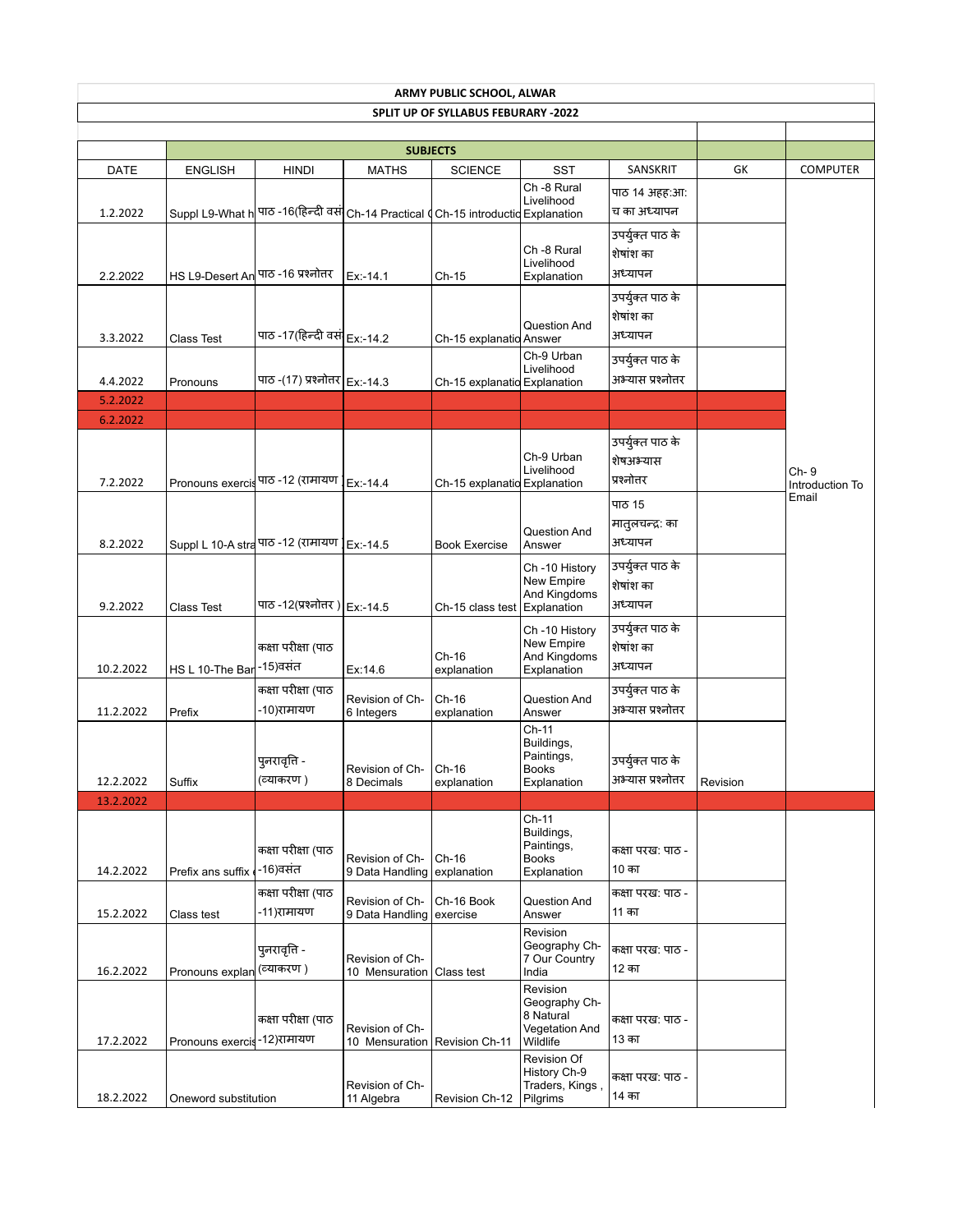| 19.1.2022                               | Class test | पुनरावृत्ति -<br>(व्याकरण)      | Revision of Ch-<br>11 Algebra               | Revision Ch-13 | Revision Of<br>Civics Ch-7<br>Urban<br>Administration                    | कक्षा परख: पाठ -<br>15 का        |          |            |
|-----------------------------------------|------------|---------------------------------|---------------------------------------------|----------------|--------------------------------------------------------------------------|----------------------------------|----------|------------|
| 20.2.2022                               |            |                                 |                                             |                |                                                                          |                                  |          | Revision   |
| 21.2.2022                               | Revision   | पुनरावृत्ति (पाठ<br>12,13)वसंत  | Revision of Ch-<br>12 Algebra               | Revision Ch-14 | Revision Of Ch<br>-8 Rural<br>Livilihood                                 | धातुरूप का<br>अभ्यास लट् लकार    |          |            |
| 22.2.2022                               | Revision   | पुनरावृत्ति (पाठ<br>14,15)वसंत  | Revision of Ch-<br>13 Symmetry              | Revision Ch-15 | Revision Of<br>Ch-9 Urban<br>Livilihood                                  | धातुरूप का<br>अभ्यास लोट<br>लकार |          |            |
| 23.2.2022                               | Revision   | पुनरावृत्ति (पाठ<br>7,8)रामायण  | Revision of Ch-<br>14 Practical<br>Geometry | Revision Ch-16 | Revision Of Ch<br>-10 New Empire<br>And Kingdom                          | धातुरूप का<br>अभ्यास लट लकार     |          |            |
| 24.2.2022                               | Revision   | पुनरावृत्ति (पाठ<br>9,10)रामायण | <b>Mock Test</b>                            | doubt class    | Revision Of Ch-<br>11 New<br>Buildings,<br>Paintings And<br><b>Books</b> | अकारान्त शब्दरूप                 |          |            |
| 25.2.2022                               | Revision   | पुनरावृत्ति<br>(व्याकरण)        | Doubt Class                                 | doubt class    | Doubt Class                                                              | आकारान्त<br>शब्दरूप              |          |            |
| 26.2.2022                               | Revision   | पुनरावृत्ति<br>(व्याकरण)        | Doubt Class                                 | Mock test      | Doubt Class                                                              | काठिन्य निवारण                   | Revision |            |
| 27.2.2022                               |            |                                 |                                             |                |                                                                          |                                  |          |            |
| 28.2.2022                               | Revision   | पुनरावृत्ति<br>(व्याकरण)        | Doubt Class                                 | mock test      | Doubt Class                                                              | काठिन्य निवारण                   |          |            |
| Subject<br>Teachers Name   Anju Nigania |            | नमिता चुघ                       | Ms Bhavana                                  | Ms. Soni       | Ms.Laveena<br>Santwani                                                   | सतेन्द्र कुमार शर्मा             |          | Ms Bhavana |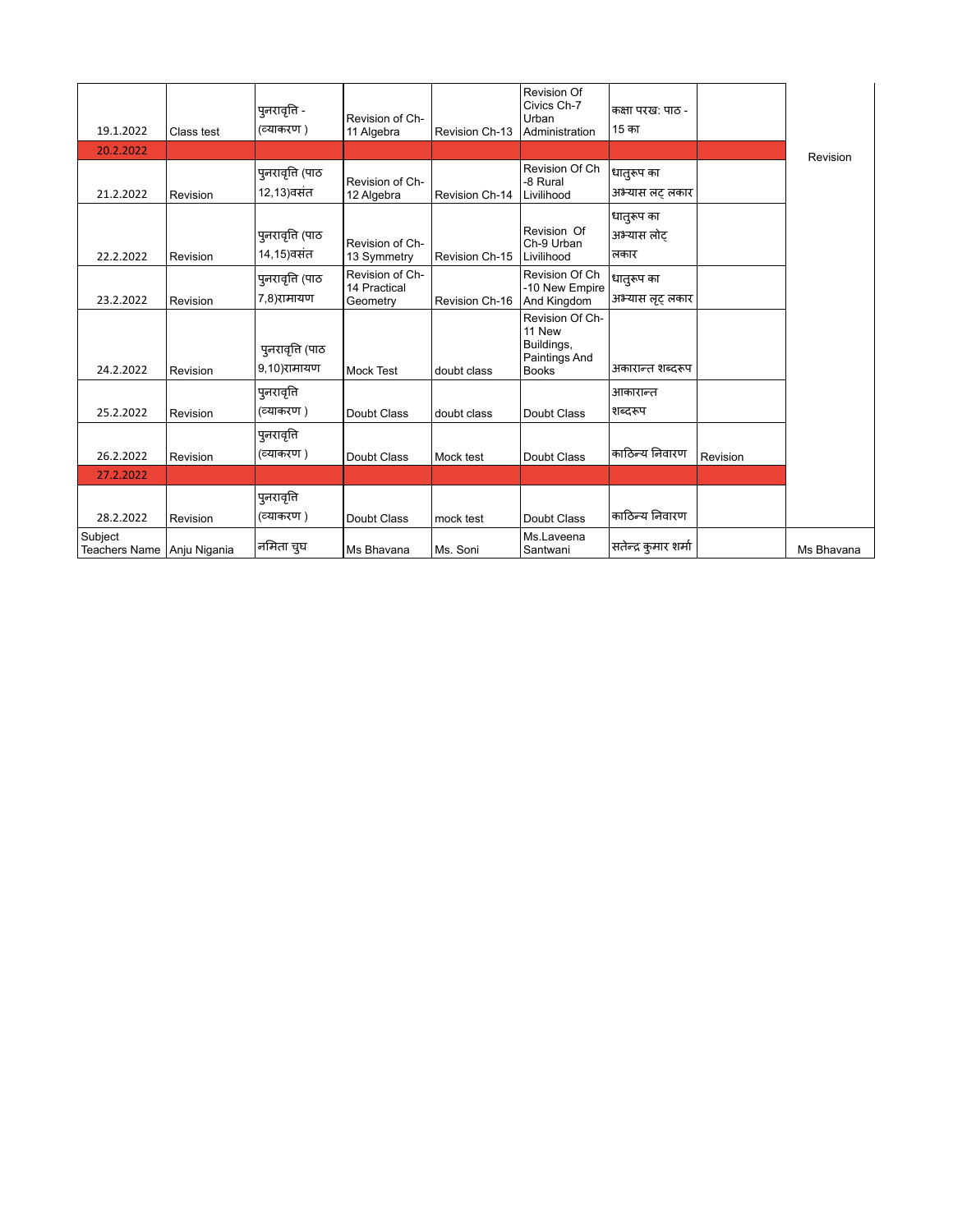| ARMY PUBLIC SCHOOL, ALWAR           |                           |                                              |                                                                                      |                              |                                                                                    |                                              |          |                         |  |  |
|-------------------------------------|---------------------------|----------------------------------------------|--------------------------------------------------------------------------------------|------------------------------|------------------------------------------------------------------------------------|----------------------------------------------|----------|-------------------------|--|--|
| SPLIT UP OF SYLLABUS FEBURARY -2022 |                           |                                              |                                                                                      |                              |                                                                                    |                                              |          |                         |  |  |
|                                     |                           |                                              | <b>SUBJECTS</b>                                                                      |                              |                                                                                    |                                              |          |                         |  |  |
| DATE                                | <b>ENGLISH</b>            | <b>HINDI</b>                                 | <b>MATHS</b>                                                                         | <b>SCIENCE</b>               | <b>SST</b>                                                                         | SANSKRIT                                     | GK       | <b>COMPUTER</b>         |  |  |
| 1.2.2022                            |                           |                                              | Suppl L9-What h पाठ -16(हिन्दी वसं Ch-14 Practical Geo Ch-15 introductid Explanation |                              | Ch -8 Rural<br>Livelihood                                                          | पाठ 14 अहह:आ:<br>च का अध्यापन                |          |                         |  |  |
| 2.2.2022                            | HS L9-Desert An           | पाठ -16 प्रश्नोत्तर                          | Ex:-14.1                                                                             | Ch-15                        | Ch -8 Rural<br>Livelihood<br>Explanation                                           | उपर्युक्त पाठ के<br>शेषांश का<br>अध्यापन     |          |                         |  |  |
| 3.3.2022                            | Class Test                | पाठ -17(हिन्दी वसं Ex:-14.2                  |                                                                                      | Ch-15 explanatio Answer      | Question And                                                                       | उपर्युक्त पाठ के<br>शेषांश का<br>अध्यापन     |          |                         |  |  |
| 4.4.2022                            | Pronouns                  | पाठ -(17) प्रश्नोत्तर   Ex:-14.3             |                                                                                      | Ch-15 explanatid Explanation | Ch-9 Urban<br>Livelihood                                                           | उपर्युक्त पाठ के<br>अभ्यास प्रश्नोत्तर       |          |                         |  |  |
| 5.2.2022                            |                           |                                              |                                                                                      |                              |                                                                                    |                                              |          |                         |  |  |
| 6.2.2022<br>7.2.2022                | Pronouns exercis          | पाठ -12 (रामायण )                            | Ex:-14.4                                                                             | Ch-15 explanatid Explanation | Ch-9 Urban<br>Livelihood                                                           | उपर्युक्त पाठ के<br>शेषअभ्यास<br>प्रश्नोत्तर |          | Ch-9<br>Introduction To |  |  |
| 8.2.2022                            |                           | Suppl L 10-A stra पाठ -12 (रामायण   Ex:-14.5 |                                                                                      | <b>Book Exercise</b>         | Question And<br>Answer                                                             | पाठ 15<br>मातुलचन्द्रः का<br>अध्यापन         |          | Email                   |  |  |
| 9.2.2022                            | <b>Class Test</b>         | पाठ -12(प्रश्नोत्तर ) Ex:-14.5               |                                                                                      | Ch-15 class test             | Ch-10 History<br>New Empire<br>And Kingdoms<br>Explanation                         | उपर्युक्त पाठ के<br>शेषांश का<br>अध्यापन     |          |                         |  |  |
| 10.2.2022                           | HS L 10-The Bar -15) वसंत | कक्षा परीक्षा (पाठ                           | Ex:14.6                                                                              | Ch-16<br>explanation         | Ch-10 History<br>New Empire<br>And Kingdoms<br>Explanation                         | उपर्युक्त पाठ के<br>शेषांश का<br>अध्यापन     |          |                         |  |  |
| 11.2.2022                           | Prefix                    | कक्षा परीक्षा (पाठ<br>-10)रामायण             | Revision of Ch-6<br>Integers                                                         | Ch-16<br>explanation         | Question And<br>Answer                                                             | उपर्युक्त पाठ के<br>अभ्यास प्रश्नोत्तर       |          |                         |  |  |
| 12.2.2022                           | Suffix                    | पुनरावृत्ति -<br>(व्याकरण )                  | Revision of Ch-8 De explanation                                                      | Ch-16                        | Ch-11<br>Buildings,<br>Paintings,<br><b>Books</b><br>Explanation                   | उपर्युक्त पाठ के<br>अभ्यास प्रश्नोत्तर       | Revision |                         |  |  |
| 13.2.2022                           |                           |                                              |                                                                                      |                              |                                                                                    |                                              |          |                         |  |  |
| 14.2.2022                           | Prefix ans suffix         | कक्षा परीक्षा (पाठ<br>-16)वसंत               | Revision of Ch-9 Da explanation                                                      | Ch-16                        | $Ch-11$<br>Buildings,<br>Paintings,<br><b>Books</b><br>Explanation                 | कक्षा परख: पाठ -<br>10 का                    |          |                         |  |  |
| 15.2.2022                           | Class test                | कक्षा परीक्षा (पाठ<br>-11)रामायण             | Revision of Ch-9 Dal exercise                                                        | Ch-16 Book                   | Question And<br>Answer                                                             | कक्षा परख: पाठ -<br>11 का                    |          |                         |  |  |
| 16.2.2022                           | Pronouns explan           | पुनरावृत्ति -<br>(व्याकरण )                  | Revision of Ch-10 N Class test                                                       |                              | Revision<br>Geography Ch-<br>7 Our Country<br>Indis                                | कक्षा परख: पाठ -<br>12 का                    |          |                         |  |  |
| 17.2.2022                           | Pronouns exercis          | कक्षा परीक्षा (पाठ<br>-12)रामायण             | Revision of Ch-10 N Revision Ch-11                                                   |                              | Revision<br>Geography Ch-<br>8 Natural<br><b>Vegetation And</b><br>Wildlife        | कक्षा परख: पाठ -<br>13 का                    |          |                         |  |  |
| 18.2.2022                           | Oneword substitu-17)वसंत  | कक्षा परीक्षा (पाठ                           | Revision of Ch-11 Al Revision Ch-12                                                  |                              | Revision Of<br><b>History Chapter</b><br>8 Vital Villages<br>And Thriving<br>Towns | कक्षा परख: पाठ -<br>14 का                    |          |                         |  |  |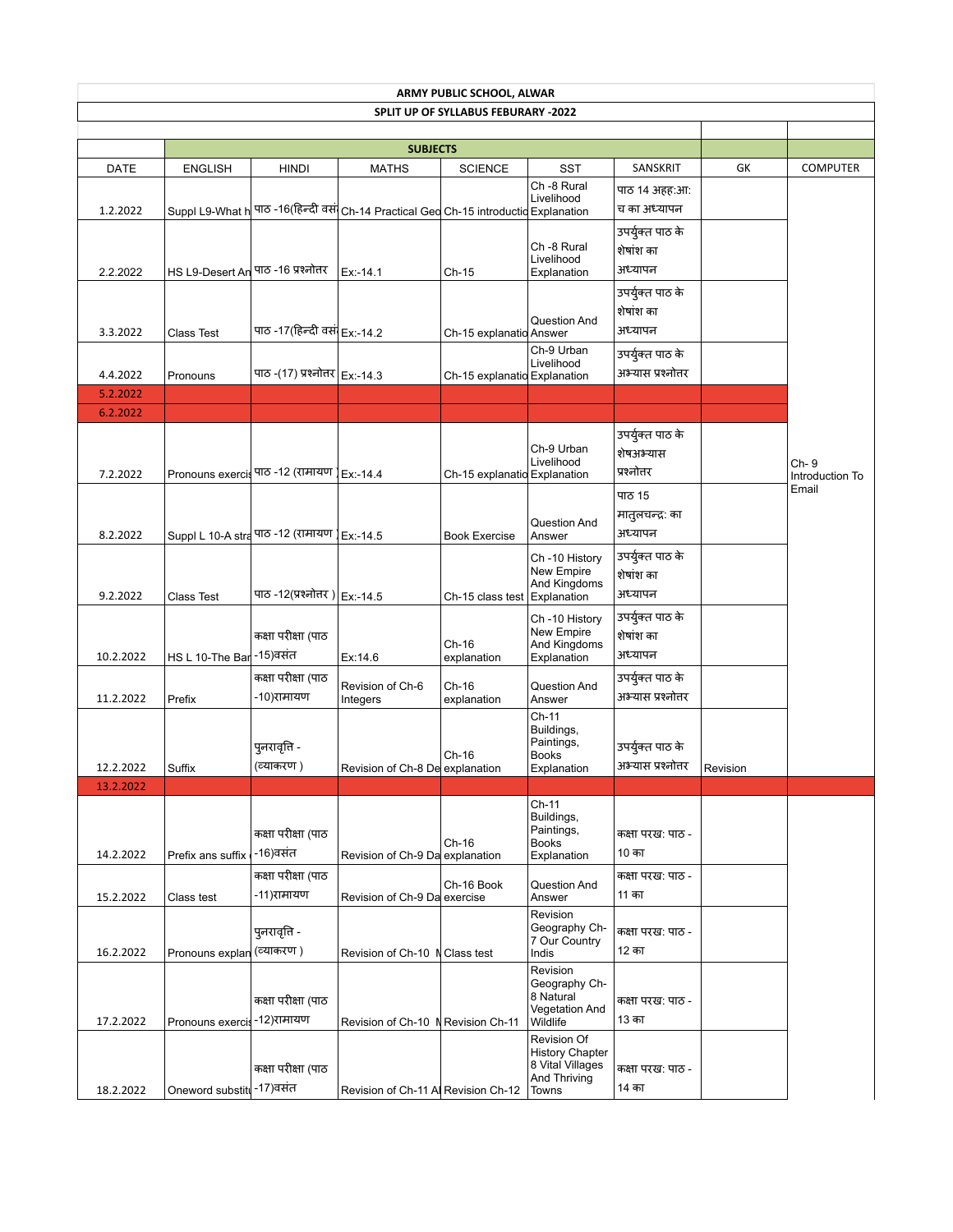| 19.1.2022                            | Class test | पुनरावृत्ति -<br>(व्याकरण)      | Revision of Ch-11 Al Revision Ch-13 |                      | <b>Revision Of</b><br>History Ch-9<br>Traders, Kings,<br>Pilgrims        | कक्षा परख: पाठ -<br>15 का        |          |            |
|--------------------------------------|------------|---------------------------------|-------------------------------------|----------------------|--------------------------------------------------------------------------|----------------------------------|----------|------------|
| 20.2.2022                            |            |                                 |                                     |                      |                                                                          |                                  |          |            |
| 21.2.2022                            | Revision   | पुनरावृत्ति (पाठ<br>12,13)वसंत  | Revision of Ch-12 Al Revision Ch-14 |                      | <b>Revision Of</b><br>Civics Ch-7<br>Urban<br>Administration             | धातुरूप का<br>अभ्यास लट् लकार    |          | Revision   |
| 22.2.2022                            | Revision   | पुनरावृत्ति (पाठ<br>14,15)वसंत  | Revision of Ch-13 S Revision Ch-15  |                      | Revision Of Ch<br>-8 Rural<br>Livilihood                                 | धातुरूप का<br>अभ्यास लोट<br>लकार |          |            |
| 23.2.2022                            | Revision   | पुनरावृत्ति (पाठ<br>7,8)रामायण  | Revision of Ch-14 P Revision Ch-16  |                      | Revision Of<br>Ch-9 Urban<br>Livilihood                                  | धातुरूप का<br>अभ्यास लूट लकार    |          |            |
| 24.2.2022                            | Revision   | पुनरावृत्ति (पाठ<br>9,10)रामायण | <b>Mock Test</b>                    | doubt class          | Revision Of Ch<br>-10 New Empire<br>And Kingdom                          | अकारान्त शब्दरूप                 |          |            |
| 25.2.2022                            | Revision   | पुनरावृति<br>(व्याकरण)          | Doubt Class                         | doubt class          | Revision Of Ch-<br>11 New<br>Buildings,<br>Paintings And<br><b>Books</b> | आकारान्त<br>शब्दरूप              |          |            |
| 26.2.2022                            | Revision   | पुनरावृत्ति<br>(व्याकरण)        | Doubt Class                         | Mock test            | Doubt Class                                                              | काठिन्य निवारण                   | Revision |            |
| 27.2.2022                            |            |                                 |                                     |                      |                                                                          |                                  |          |            |
| 28.2.2022                            | Revision   | पुनरावृत्ति<br>(व्याकरण)        | Doubt Class                         | mock test            | Doubt Class                                                              | काठिन्य निवारण                   |          |            |
| Subject<br>Teachers Name   Renu Gund |            | नमिता चुघ                       | Ms Alka Yadav                       | Ms. Neelofar<br>Khan | Ms.Laveena<br>Santwani                                                   | सतेन्द्र कुमार शर्मा             |          | Ms Bhavana |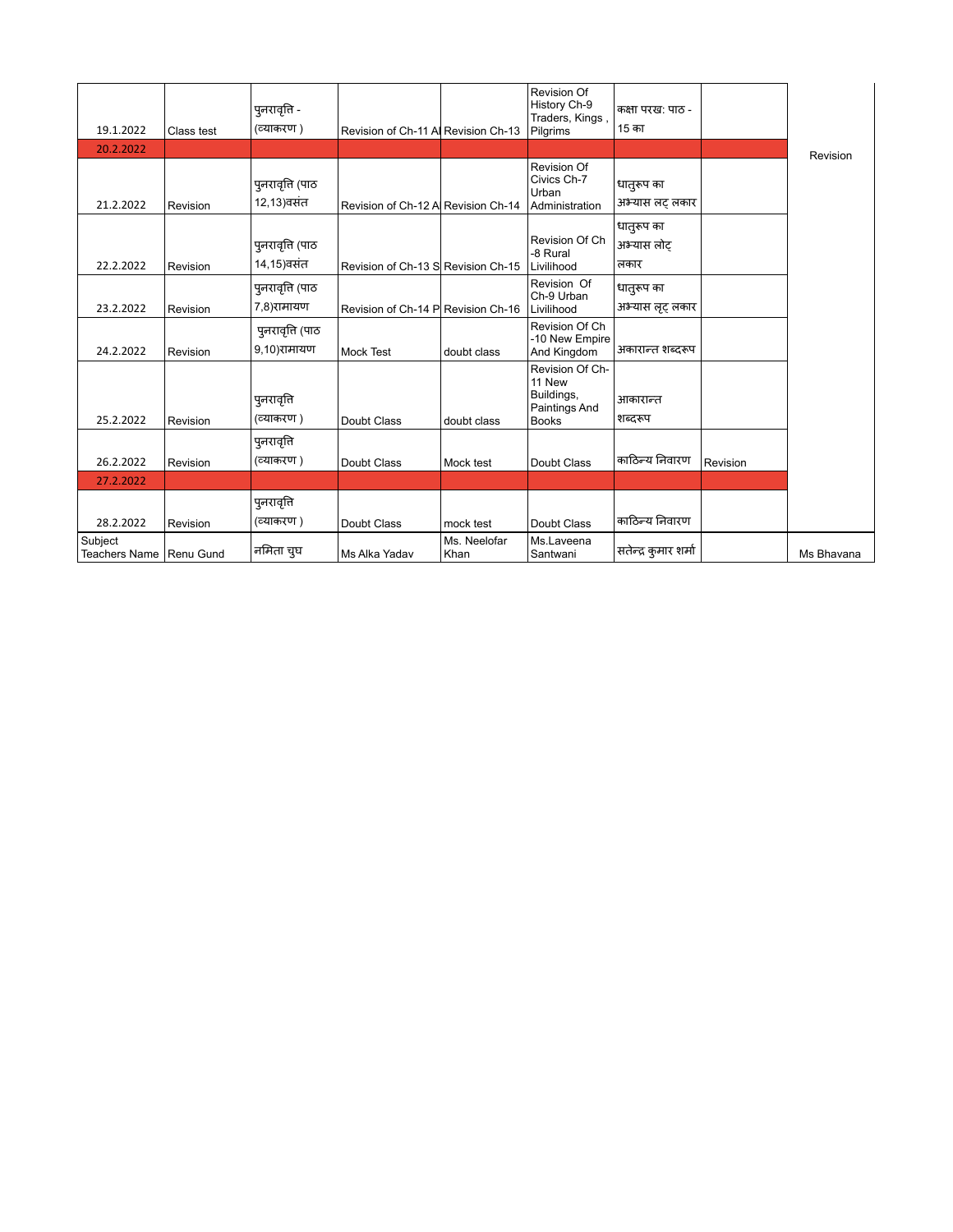|                      | ARMY PUBLIC SCHOOL, ALWAR       |                                          |                                                           |                                            |                                    |                                                |          |                                 |  |  |
|----------------------|---------------------------------|------------------------------------------|-----------------------------------------------------------|--------------------------------------------|------------------------------------|------------------------------------------------|----------|---------------------------------|--|--|
|                      |                                 |                                          |                                                           | <b>SPLIT UP OF SYLLABUS FEBURARY -2022</b> |                                    |                                                |          |                                 |  |  |
|                      |                                 |                                          |                                                           |                                            |                                    |                                                |          |                                 |  |  |
|                      |                                 |                                          | <b>SUBJECTS</b>                                           |                                            |                                    |                                                |          |                                 |  |  |
| DATE                 | <b>ENGLISH</b>                  | <b>HINDI</b>                             | <b>MATHS</b>                                              | <b>SCIENCE</b>                             | <b>SST</b>                         | SANSKRIT                                       | GK       | <b>COMPUTER</b>                 |  |  |
| 1.2.2022             | L 9-A Bicycle on<br>good repair |                                          | पाठ -36(महाभारत   Ch-15 Visualising<br>Solid Shape Intro. | Ch-16 introductid (Geo.)                   | Chapter-9                          | पाठ 14<br>अनारिकायाः<br>जिज्ञासा का<br>अध्यापन |          |                                 |  |  |
| 2.2.2022             | L 9 Q/A                         | पाठ -36(महाभारत                          | Ex-15.1                                                   |                                            | Ch-16 explanatid Chapter-9(Q/A)    | उपर्युक्त पाठ के<br>शेषांश का<br>अध्यापन       | Revision |                                 |  |  |
| 3.3.2022             | Ch-A Tiger in<br>the house      | पाठ -37(महाभारत                          | Ex-15.1                                                   | Ch-16 explanatid Ch-9(History)             |                                    | उपर्युक्त पाठ के<br>शेषांश का<br>अध्यापन       |          |                                 |  |  |
| 4.4.2022             | Q/A                             | पाठ -37(महाभारत                          | Ex-15.2                                                   | Ch-16 explanatid Ch-9(History)             |                                    | उपर्युक्त पाठ के<br>अभ्यास प्रश्नोत्तर         |          |                                 |  |  |
| 5.2.2022             |                                 |                                          |                                                           |                                            |                                    |                                                |          |                                 |  |  |
| 6.2.2022<br>7.2.2022 | Class test                      | पाठ -38(महाभारत                          | Ex-15.2                                                   | Ch-16 explanatid Q/A                       | Ch-9(History)                      | उपर्युक्त पाठ के<br>शेषअभ्यास<br>प्रश्नोत्तर   |          | Ch-9 Computer<br><b>Network</b> |  |  |
| 8.2.2022             | Formal letter                   | पाठ -38(महाभारत                          | Ex-15.3                                                   | <b>Book Exercise</b>                       | Ch-10(History)                     | पाठ 15<br>लालनगीतम् का<br>अध्यापन              |          |                                 |  |  |
| 9.2.2022             | Poem-Garden<br>snake            | पाठ -39(महाभारत                          | Ex-15.4                                                   | Ch-16 class test Ch-10(History)            |                                    | उपर्युक्त पाठ के<br>शेषांश का<br>अध्यापन       |          |                                 |  |  |
| 10.2.2022            | Passive voice<br>explanation    | पाठ -40(महाभारत                          | Doubt Class                                               | Ch-17<br>explanation                       | Ch-10(History)<br>Q/A              | उपर्युक्त पाठ के<br>शेषांश का<br>अध्यापन       | Revision |                                 |  |  |
| 11.2.2022            | Passive voice<br>exercise       | पाठ -16(वसंत )<br>कक्षा परीक्षा          | Class Test                                                | Ch-17<br>explanation                       | Ch-7(Civ.)Class<br>Test            | उपर्युक्त पाठ के<br>अभ्यास प्रश्नोत्तर         |          |                                 |  |  |
| 12.2.2022            | Class test                      | पाठ -17(वसंत )<br>कक्षा परीक्षा          |                                                           | Ch-17<br>explanation                       | Ch-7<br>(Geography)<br>Class Test  | उपर्युक्त पाठ के<br>अभ्यास प्रश्नोत्तर         |          |                                 |  |  |
| 13.2.2022            |                                 |                                          |                                                           |                                            |                                    |                                                |          |                                 |  |  |
| 14.2.2022            | L 10-The story<br>of Crocket5   | पाठ -18(वसंत)<br>कक्षा परीक्षा           | Revision                                                  | Ch-17<br>explanation                       | Ch-8(History)<br>Class Test        | कक्षा परख: पाठ -<br>10 का                      |          |                                 |  |  |
| 15.2.2022            | Q/A                             | पाठ -19,20(वसंत<br>)कक्षा परीक्षा        |                                                           | Ch-17 Book<br>exercise                     | Ch-8(Civics)<br><b>Class Test</b>  | कक्षा परख: पाठ -<br>11 का                      |          |                                 |  |  |
| 16.2.2022            | Ch-A Alien<br>Hand              | पाठ -35,36<br>(महाभारत )कक्षा<br>परीक्षा |                                                           | Class test                                 | Ch-8<br>(Geography)<br>Class Test  | कक्षा परख: पाठ -<br>12 का                      | Revision | Ch-10 Services                  |  |  |
| 17.2.2022            | Q/A                             | ਧਾਠ -37,38<br>(महाभारत )कक्षा<br>परीक्षा | Revision                                                  | Revision Ch-16                             | Ch-9(History)<br><b>Class Test</b> | कक्षा परख: पाठ -<br>13 का                      |          | f internet                      |  |  |
| 18.2.2022            | <b>Question Tags</b>            | ਧਾਠ -39,40<br>(महाभारत )कक्षा<br>परीक्षा |                                                           | Revision Ch-12                             | Ch-10(History)<br>Class Test       | कक्षा परख: पाठ -<br>14 का                      |          |                                 |  |  |
| 19.1.2022            | Tag question<br>exercises       | पुनरावृत्ति<br>(व्याकरण )                |                                                           | Revision Ch-13                             | Revision(Map)                      | कक्षा परख: पाठ -<br>15 का                      |          |                                 |  |  |
| 20.2.2022            |                                 |                                          |                                                           |                                            |                                    |                                                |          |                                 |  |  |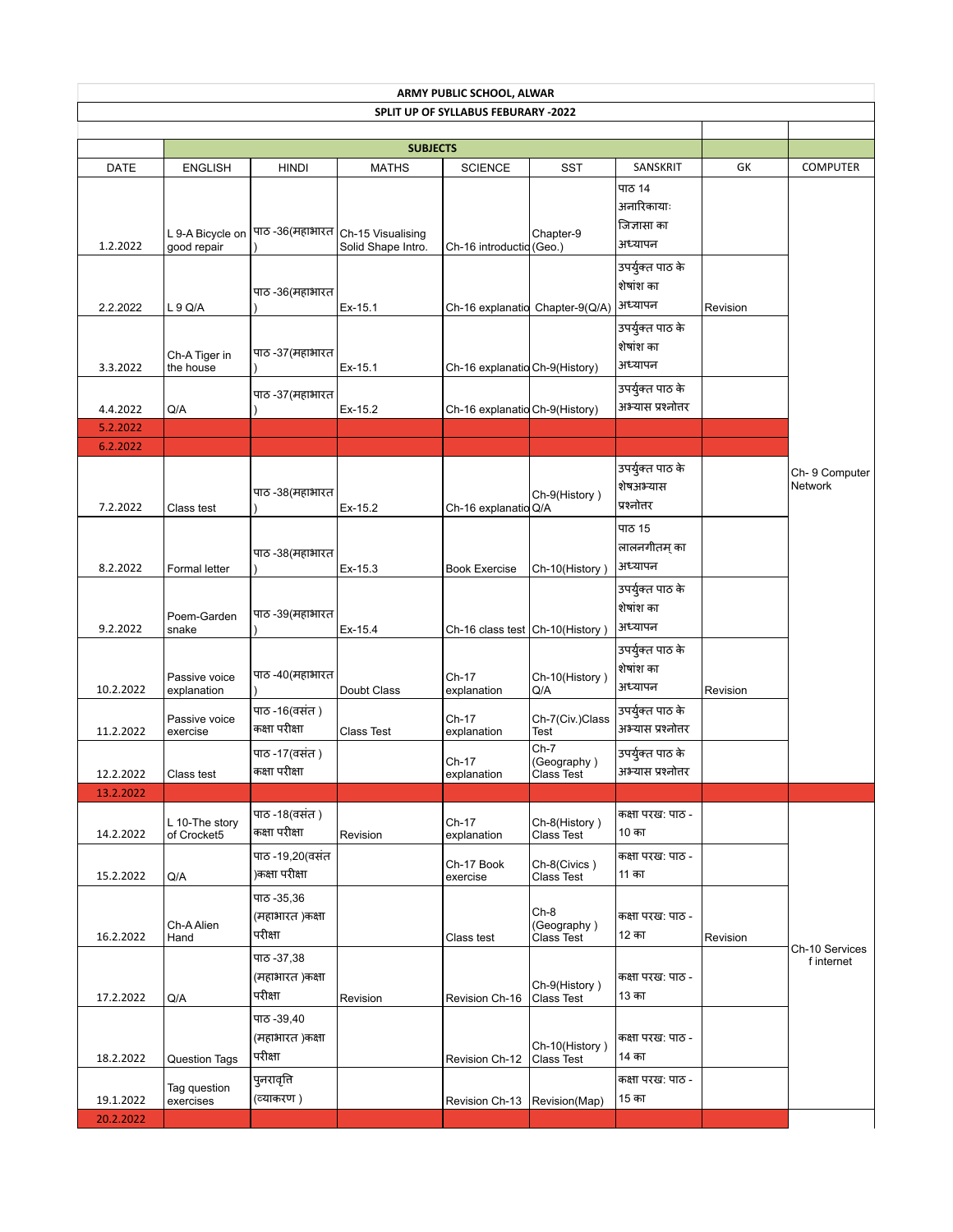|                                 |              | पुनरावृत्ति               |                   |                |                                  | धातुरूप का                       |          |            |
|---------------------------------|--------------|---------------------------|-------------------|----------------|----------------------------------|----------------------------------|----------|------------|
| 21.2.2022                       | Revision     | (व्याकरण )                |                   | Revision Ch-14 | Revision (Map)                   | अभ्यास लट् लकार                  |          |            |
| 22.2.2022                       | Revision     | पुनरावृत्ति<br>(व्याकरण ) | Revision          | Revision Ch-15 | Revision(Ch-7)<br>History        | धातुरूप का<br>अभ्यास लोट<br>लकार |          |            |
| 23.2.2022                       | Revision     | पुनरावृत्ति<br>(व्याकरण ) |                   | Revision Ch-16 | Revision (Ch-6)<br>Geography     | धातुरूप का<br>अभ्यास लूट् लकार   | Revision | Revision   |
| 24.2.2022                       | Revision     | पुनरावृत्ति (वसंत )       |                   | doubt class    | Revision (Ch-6)<br>Civics        | इकारान्त शब्दरूप                 |          |            |
| 25.2.2022                       | Revision     | पुनरावृत्ति (वसंत )       | Revision          | doubt class    | Revision (Ch-5)<br>History       | ईकारान्त शब्दरूप                 |          |            |
| 26.2.2022                       | Revision     | पुनरावृत्ति<br>(महाभारत ) |                   | Mock test      | Revision (Ch-5)<br>Geography     | काठिन्य निवारण                   |          |            |
| 27.2.2022                       |              |                           |                   |                |                                  |                                  |          |            |
| 28.2.2022                       | Revision     | पुनरावृत्ति<br>(महाभारत)  | Revision          | mock test      | Revision (Ch-5)<br><b>Civics</b> | काठिन्य निवारण                   |          |            |
| Subject<br><b>Teachers Name</b> | Anju Nigania | नमिता चुघ                 | Satenderpal Singh | Ms. S          | Ms.Namita<br>Chugh               | सतेन्द्र कुमार शर्मा             |          | Ms Bhavana |
|                                 |              |                           |                   | Neelofar Khan  |                                  |                                  |          |            |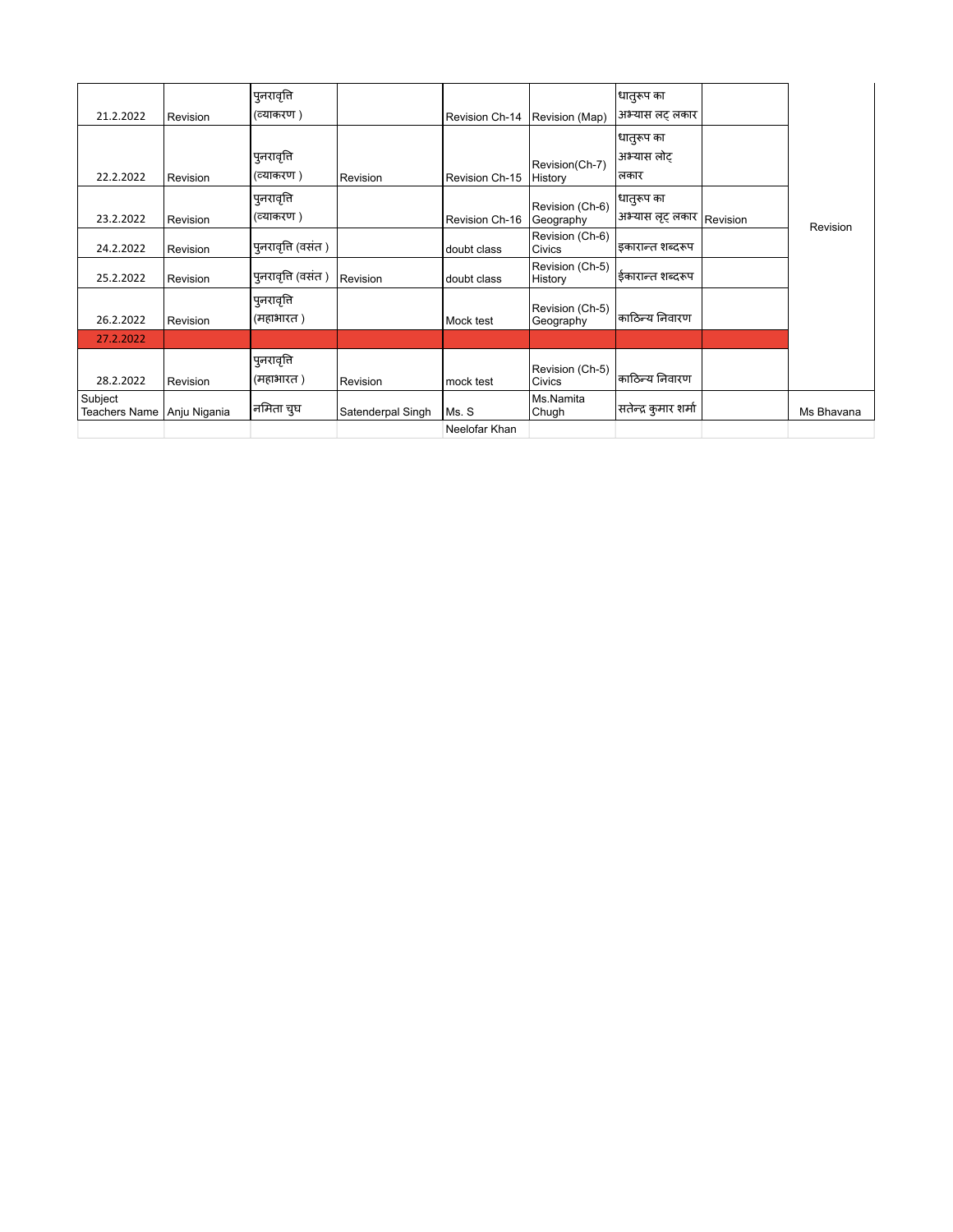|                      | ARMY PUBLIC SCHOOL, ALWAR       |                                          |                                                           |                                            |                                                                                     |                                                |             |                                 |  |  |
|----------------------|---------------------------------|------------------------------------------|-----------------------------------------------------------|--------------------------------------------|-------------------------------------------------------------------------------------|------------------------------------------------|-------------|---------------------------------|--|--|
|                      |                                 |                                          |                                                           | <b>SPLIT UP OF SYLLABUS FEBURARY -2022</b> |                                                                                     |                                                |             |                                 |  |  |
|                      |                                 |                                          |                                                           |                                            |                                                                                     |                                                |             |                                 |  |  |
|                      |                                 |                                          | <b>SUBJECTS</b>                                           |                                            |                                                                                     |                                                |             |                                 |  |  |
| <b>DATE</b>          | <b>ENGLISH</b>                  | <b>HINDI</b>                             | <b>MATHS</b>                                              | <b>SCIENCE</b>                             | <b>SST</b>                                                                          | SANSKRIT                                       | GK          | <b>COMPUTER</b>                 |  |  |
| 1.2.2022             | L 9-A Bicycle on<br>good repair |                                          | पाठ -36(महाभारत   Ch-15 Visualising<br>Solid Shape Intro. | Ch-16 introductid Expanation               | $Ch-9$<br>Geography Life<br>In The Deserts                                          | पाठ 14<br>अनारिकायाः<br>जिज्ञासा का<br>अध्यापन |             | Ch-9 Computer<br><b>Network</b> |  |  |
| 2.2.2022             | L 9 Q/A                         | पाठ -36(महाभारत                          | Ex-15.1                                                   | Ch-16 explanatid (Q/A)                     | $Ch-9$<br>Geography Life<br>In The Deserts<br>Expanation                            | उपर्युक्त पाठ के<br>शेषांश का<br>अध्यापन       |             |                                 |  |  |
| 3.3.2022             | Ch-A Tiger in<br>the house      | पाठ -37(महाभारत                          | Ex-15.1                                                   | Ch-16 explanatid US Explanation            | Ch-7 Civics<br>Market Around                                                        | उपर्युक्त पाठ के<br>शेषांश का<br>अध्यापन       |             |                                 |  |  |
| 4.4.2022             | Q/A                             | पाठ -37(महाभारत                          | Ex-15.2                                                   | Ch-16 explanatid US Explanation            | Ch-7 Civics<br>Market Around                                                        | उपर्युक्त पाठ के<br>अभ्यास प्रश्नोत्तर         | Ex 45 to 48 |                                 |  |  |
| 5.2.2022             |                                 |                                          |                                                           |                                            |                                                                                     |                                                |             |                                 |  |  |
| 6.2.2022<br>7.2.2022 | Class test                      | पाठ -38(महाभारत                          | Ex-15.2                                                   | Ch-16 explanatio Explanation               | Ch-8 Civics A<br>Shirt In The<br>Market                                             | उपर्युक्त पाठ के<br>शेषअभ्यास<br>प्रश्नोत्तर   |             |                                 |  |  |
| 8.2.2022             | Formal letter                   | पाठ -38(महाभारत                          | Ex-15.3                                                   | <b>Book Exercise</b>                       | Ch-8 Civics A<br>Shirt In The<br>Market<br>Explanation                              | पाठ 15<br>लालनगीतम् का<br>अध्यापन              |             |                                 |  |  |
| 9.2.2022             | Poem-Garden<br>snake            | पाठ -39(महाभारत                          | Ex-15.4                                                   | Ch-16 class test                           | Ch-9 History<br>The Making Of<br>Regional<br>Culture<br>Explanation                 | उपर्युक्त पाठ के<br>शेषांश का<br>अध्यापन       |             |                                 |  |  |
| 10.2.2022            | Passive voice<br>explanation    | पाठ -40(महाभारत                          | Doubt Class                                               | Ch-17<br>explanation                       | Ch-9 History<br>The Making Of<br>Regional<br>Culture<br>Explanation                 | उपर्युक्त पाठ के<br>शेषांश का<br>अध्यापन       |             |                                 |  |  |
| 11.2.2022            | Passive voice<br>exercise       | पाठ -16(वसंत )<br>कक्षा परीक्षा          | <b>Class Test</b>                                         | Ch-17<br>explanation                       | Ch-10 History<br>Eighteenth<br><b>Century Political</b><br>Formation<br>Explanation | उपर्युक्त पाठ के<br>अभ्यास प्रश्नोत्तर         | Ex 49 to 52 |                                 |  |  |
| 12.2.2022            | Class test                      | पाठ -17(वसंत)<br>कक्षा परीक्षा           |                                                           | Ch-17<br>explanation                       | Ch-10 History<br>Eighteenth<br><b>Century Political</b><br>Formation<br>Explanation | उपर्युक्त पाठ के<br>अभ्यास प्रश्नोत्तर         |             |                                 |  |  |
| 13.2.2022            |                                 |                                          |                                                           |                                            |                                                                                     |                                                |             |                                 |  |  |
| 14.2.2022            | L 10-The story<br>of Crocket5   | पाठ -18(वसंत)<br>कक्षा परीक्षा           | Revision                                                  | Ch-17<br>explanation                       | Ch-10 History<br>Eighteenth<br><b>Century Political</b><br>Formation<br>Explanation | कक्षा परख: पाठ -<br>10 का                      |             |                                 |  |  |
| 15.2.2022            | Q/A                             | पाठ -19,20(वसंत<br>)कक्षा परीक्षा        |                                                           | Ch-17 Book<br>exercise                     | Q/A                                                                                 | कक्षा परख: पाठ -<br>11 का                      |             |                                 |  |  |
| 16.2.2022            | Ch-A Alien<br>Hand              | ਧਾਠ -35,36<br>(महाभारत )कक्षा<br>परीक्षा |                                                           | Class test                                 | Ch-9 Struggles<br>For Equality<br>Explanation                                       | कक्षा परख: पाठ -<br>12 का                      |             | Ch-10 Services<br>f internet    |  |  |
| 17.2.2022            | Q/A                             | ਧਾਠ -37,38<br>(महाभारत )कक्षा<br>परीक्षा | Revision                                                  | Revision Ch-16                             | Ch-9 Struggles<br>For Equality<br>Explanation                                       | कक्षा परख: पाठ -<br>13 का                      |             |                                 |  |  |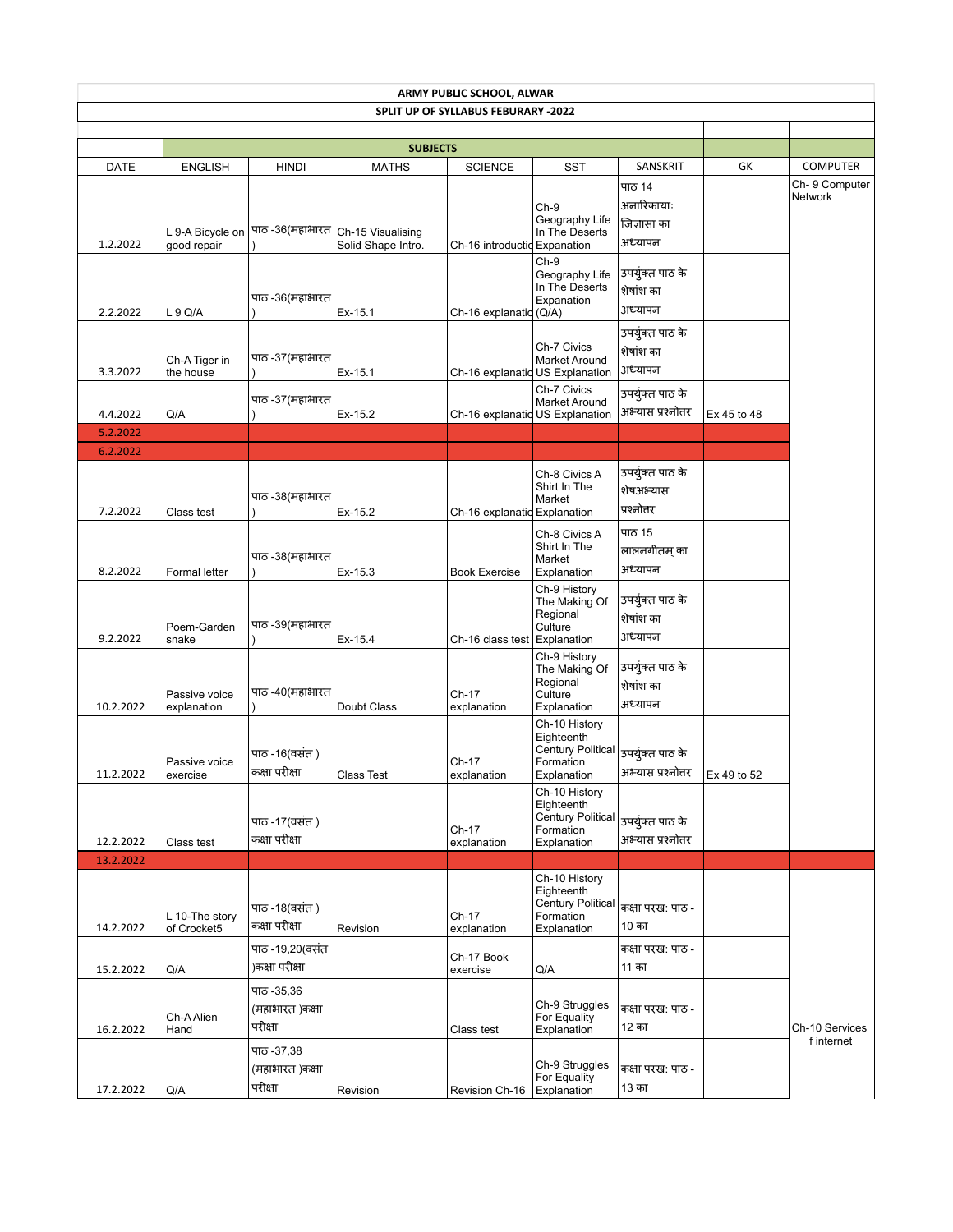| 18.2.2022                            | <b>Question Tags</b>      | ਧਾਨ -39.40<br>(महाभारत )कक्षा<br>परीक्षा |                   | Revision Ch-12       | Ch-9 Struggles<br>For Equality<br>Explanation | कक्षा परख: पाठ -<br>14 का        | Ex.53 to 56            |            |
|--------------------------------------|---------------------------|------------------------------------------|-------------------|----------------------|-----------------------------------------------|----------------------------------|------------------------|------------|
| 19.1.2022                            | Tag question<br>exercises | पुनरावृत्ति<br>(व्याकरण)                 |                   | Revision Ch-13       | <b>Revision Of</b><br>Geography Ch-<br>8      | कक्षा परख: पाठ -<br>15 का        |                        |            |
| 20.2.2022                            |                           |                                          |                   |                      |                                               |                                  |                        |            |
| 21.2.2022                            | Revision                  | पुनरावृत्ति<br>(व्याकरण )                |                   | Revision Ch-14       | Revision Of<br>Geography Ch-<br>8             | धातुरूप का<br>अभ्यास लट लकार     |                        |            |
| 22.2.2022                            | Revision                  | पुनरावृति<br>(व्याकरण)                   | Revision          | Revision Ch-15       | Revision Of Ch-<br>9 History                  | धातुरूप का<br>अभ्यास लोट<br>लकार |                        |            |
| 23.2.2022                            | Revision                  | पुनरावृति<br>(व्याकरण )                  |                   | Revision Ch-16       | Revision Of Ch-<br>10 History                 | धातुरूप का<br>अभ्यास लूट लकार    |                        | Revision   |
| 24.2.2022                            | Revision                  | पुनरावृति (वसंत)                         |                   | doubt class          | Revision Of Ch-<br>7 Civics                   | इकारान्त शब्दरूप                 |                        |            |
| 25.2.2022                            | Revision                  | पुनरावृति (वसंत )                        | Revision          | doubt class          | Revision Of Ch-<br>8 Civics                   | ईकारान्त शब्दरूप                 |                        |            |
| 26.2.2022                            | Revision                  | पुनरावृत्ति<br>(महाभारत)                 |                   | Mock test            | Revision Of Ch-<br>9 Civics                   | काठिन्य निवारण                   | Revision               |            |
| 27.2.2022                            |                           |                                          |                   |                      |                                               |                                  |                        |            |
| 28.2.2022                            | Revision                  | पुनरावृत्ति<br>(महाभारत)                 | Revision          | mock test            | Revision Of Ch-<br>9 Geography                | काठिन्य निवारण                   |                        |            |
| Subject<br>Teachers Name   Renu Gund |                           | नमिता चुघ                                | Satenderpal Singh | Ms. Neelofar<br>Khan | Ms.Laveena<br>Santwani                        | सतेन्द्र कुमार शर्मा             | Ms Laveena<br>Santwani | Ms Bhavana |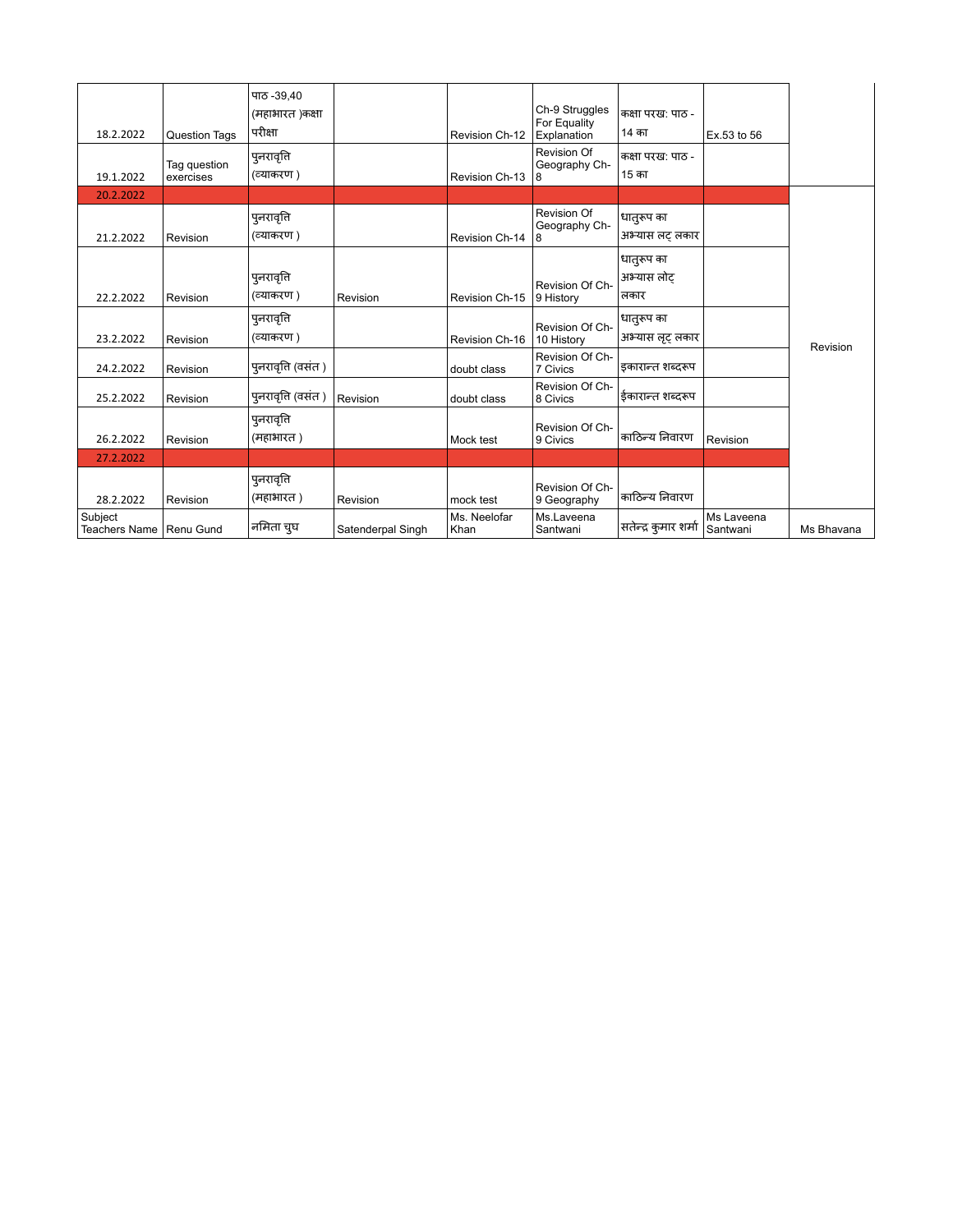|                      | ARMY PUBLIC SCHOOL, ALWAR<br>SPLIT UP OF SYLLABUS FEBURARY -2022 |                                          |                                                           |                                 |                                                                                     |                                                |          |                              |  |  |  |
|----------------------|------------------------------------------------------------------|------------------------------------------|-----------------------------------------------------------|---------------------------------|-------------------------------------------------------------------------------------|------------------------------------------------|----------|------------------------------|--|--|--|
|                      |                                                                  |                                          |                                                           |                                 |                                                                                     |                                                |          |                              |  |  |  |
|                      |                                                                  |                                          | <b>SUBJECTS</b>                                           |                                 |                                                                                     |                                                |          |                              |  |  |  |
| DATE                 | <b>ENGLISH</b>                                                   | HINDI                                    | <b>MATHS</b>                                              | <b>SCIENCE</b>                  | SST                                                                                 | SANSKRIT                                       | GK       | <b>COMPUTER</b>              |  |  |  |
| 1.2.2022             | L 9-A Bicycle on<br>good repair                                  |                                          | पाठ -36(महाभारत   Ch-15 Visualising<br>Solid Shape Intro. | Ch-16 introductid Expanation    | $Ch-9$<br>Geography Life<br>In The Deserts                                          | पाठ 14<br>अनारिकायाः<br>जिज्ञासा का<br>अध्यापन |          |                              |  |  |  |
| 2.2.2022             | L9Q/A                                                            | पाठ -36(महाभारत                          | Ex-15.1                                                   | Ch-16 explanatid (Q/A)          | $Ch-9$<br>Geography Life<br>In The Deserts<br>Expanation                            | उपर्युक्त पाठ के<br>शेषांश का<br>अध्यापन       | Revision |                              |  |  |  |
| 3.3.2022             | Ch-A Tiger in<br>the house                                       | पाठ -37(महाभारत                          | Ex-15.1                                                   | Ch-16 explanatid US Explanation | Ch-7 Civics<br>Market Around                                                        | उपर्युक्त पाठ के<br>शेषांश का<br>अध्यापन       |          |                              |  |  |  |
| 4.4.2022             | Q/A                                                              | पाठ -37(महाभारत                          | Ex-15.2                                                   |                                 | Ch-7 Civics<br>Market Around<br>Ch-16 explanatid US Explanation                     | उपर्युक्त पाठ के<br>अभ्यास प्रश्नोत्तर         |          |                              |  |  |  |
| 5.2.2022             |                                                                  |                                          |                                                           |                                 |                                                                                     |                                                |          |                              |  |  |  |
| 6.2.2022<br>7.2.2022 | Class test                                                       | पाठ -38(महाभारत                          | Ex-15.2                                                   | Ch-16 explanatid Explanation    | Ch-8 Civics A<br>Shirt In The<br>Market                                             | उपर्युक्त पाठ के<br>शेषअभ्यास<br>प्रश्नोत्तर   |          | Ch-9 Computer                |  |  |  |
| 8.2.2022             | Formal letter                                                    | पाठ -38(महाभारत                          | Ex-15.3                                                   | <b>Book Exercise</b>            | Ch-8 Civics A<br>Shirt In The<br>Market<br>Explanation                              | पाठ 15<br>लालनगीतम् का<br>अध्यापन              |          | <b>Network</b>               |  |  |  |
| 9.2.2022             | Poem-Garden<br>snake                                             | पाठ -39(महाभारत                          | Ex-15.4                                                   | Ch-16 class test Explanation    | Ch-9 History<br>The Making Of<br>Regional<br>Culture                                | उपर्युक्त पाठ के<br>शेषांश का<br>अध्यापन       | Revision |                              |  |  |  |
| 10.2.2022            | Passive voice<br>explanation                                     | पाठ -40(महाभारत                          | Doubt Class                                               | Ch-17<br>explanation            | Ch-9 History<br>The Making Of<br>Regional<br>Culture<br>Explanation                 | उपर्युक्त पाठ के<br>शेषांश का<br>अध्यापन       |          |                              |  |  |  |
| 11.2.2022            | Passive voice<br>exercise                                        | पाठ -16(वसंत)<br>कक्षा परीक्षा           | Class Test                                                | Ch-17<br>explanation            | Ch-10 History<br>Eighteenth<br><b>Century Political</b><br>Formation<br>Explanation | उपर्युक्त पाठ के<br>अभ्यास प्रश्नोत्तर         |          |                              |  |  |  |
| 12.2.2022            | Class test                                                       | पाठ -17(वसंत )<br>कक्षा परीक्षा          |                                                           | Ch-17<br>explanation            | Ch-10 History<br>Eighteenth<br><b>Century Political</b><br>Formation<br>Explanation | उपर्युक्त पाठ के<br>अभ्यास प्रश्नोत्तर         |          |                              |  |  |  |
| 13.2.2022            |                                                                  |                                          |                                                           |                                 | Ch-10 History                                                                       |                                                |          |                              |  |  |  |
| 14.2.2022            | L 10-The story<br>of Crocket5                                    | पाठ -18(वसंत )<br>कक्षा परीक्षा          | Revision                                                  | Ch-17<br>explanation            | Eighteenth<br><b>Century Political</b><br>Formation<br>Explanation                  | कक्षा परख: पाठ -<br>10 का                      |          |                              |  |  |  |
| 15.2.2022            | Q/A                                                              | पाठ -19,20(वसंत<br>)कक्षा परीक्षा        |                                                           | Ch-17 Book<br>exercise          | Q/A                                                                                 | कक्षा परख: पाठ -<br>11 का                      |          |                              |  |  |  |
| 16.2.2022            | Ch-A Alien<br>Hand                                               | पाठ -35,36<br>(महाभारत )कक्षा<br>परीक्षा |                                                           | Class test                      | Ch-9 Struggles<br>For Equality<br>Explanation                                       | कक्षा परख: पाठ -<br>12 का                      | Revision | Ch-10 Services<br>f internet |  |  |  |
| 17.2.2022            | Q/A                                                              | पाठ -37,38<br>(महाभारत )कक्षा<br>परीक्षा | Revision                                                  | Revision Ch-16                  | Ch-9 Struggles<br>For Equality<br>Explanation                                       | कक्षा परख: पाठ -<br>13 का                      |          |                              |  |  |  |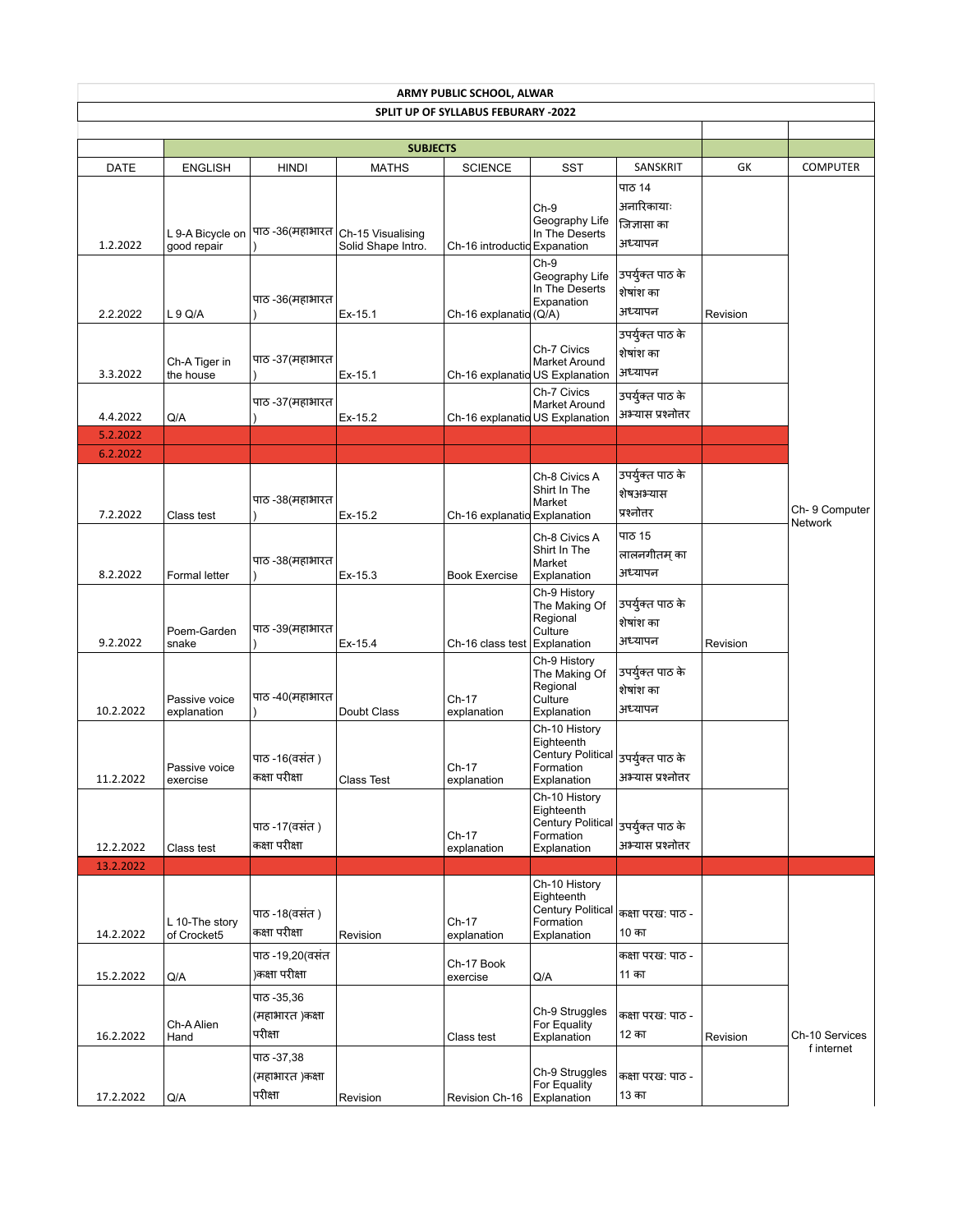|                                       |                      | पाठ -39.40         |              |                |                              |                      |          |            |
|---------------------------------------|----------------------|--------------------|--------------|----------------|------------------------------|----------------------|----------|------------|
|                                       |                      | (महाभारत )कक्षा    |              |                |                              | कक्षा परख: पाठ -     |          |            |
| 18.2.2022                             | <b>Question Tags</b> | परीक्षा            |              | Revision Ch-12 | Q/A                          | 14 का                |          |            |
|                                       | Tag question         | पुनरावृत्ति        |              |                | Revision Of<br>Geography Ch- | कक्षा परख: पाठ -     |          |            |
| 19.1.2022                             | exercises            | (व्याकरण)          |              | Revision Ch-13 | 8                            | 15 का                |          |            |
| 20.2.2022                             |                      |                    |              |                |                              |                      |          |            |
|                                       |                      | पुनरावृत्ति        |              |                | Revision Of<br>Geography Ch- | धातुरूप का           |          |            |
| 21.2.2022                             | Revision             | (व्याकरण )         |              | Revision Ch-14 | 9                            | अभ्यास लट लकार       |          |            |
|                                       |                      |                    |              |                |                              | धातुरूप का           |          |            |
|                                       |                      | पुनरावृत्ति        |              |                | Revision Of Ch-              | अभ्यास लोट           |          |            |
| 22.2.2022                             | Revision             | (व्याकरण)          | Revision     | Revision Ch-15 | 9 History                    | लकार                 |          |            |
|                                       |                      | पुनरावृत्ति        |              |                | Revision Of Ch-              | धातुरूप का           |          |            |
| 23.2.2022                             | Revision             | (व्याकरण)          |              | Revision Ch-16 | 10 History                   | अभ्यास लूट लकार      |          | Revision   |
| 24.2.2022                             | Revision             | पुनरावृति (वसंत )  |              | doubt class    | Revision Of Ch-<br>8 Civics  | इकारान्त शब्दरूप     | Revision |            |
|                                       |                      |                    |              |                | Revision Of Ch-              |                      |          |            |
| 25.2.2022                             | Revision             | पुनरावृत्ति (वसंत) | Revision     | doubt class    | 9 Civics                     | ईकारान्त शब्दरूप     |          |            |
|                                       |                      | पुनरावृत्ति        |              |                | Revision Of Ch-              |                      |          |            |
| 26.2.2022                             | Revision             | (महाभारत)          |              | Mock test      | 8 History                    | काठिन्य निवारण       |          |            |
| 27.2.2022                             |                      |                    |              |                |                              |                      |          |            |
|                                       |                      | पुनरावृत्ति        |              |                | Revision Of Ch-              |                      |          |            |
| 28.2.2022                             | Revision             | (महाभारत)          | Revision     | mock test      | 7 Civics                     | काठिन्य निवारण       |          |            |
| Subject<br>Teachers Name Anju Nigania |                      | Manjulata          | Swati Mishra | Ms. Soni       | Ms.Laveena<br>Santwani       | सतेन्द्र कुमार शर्मा |          | Ms Bhavana |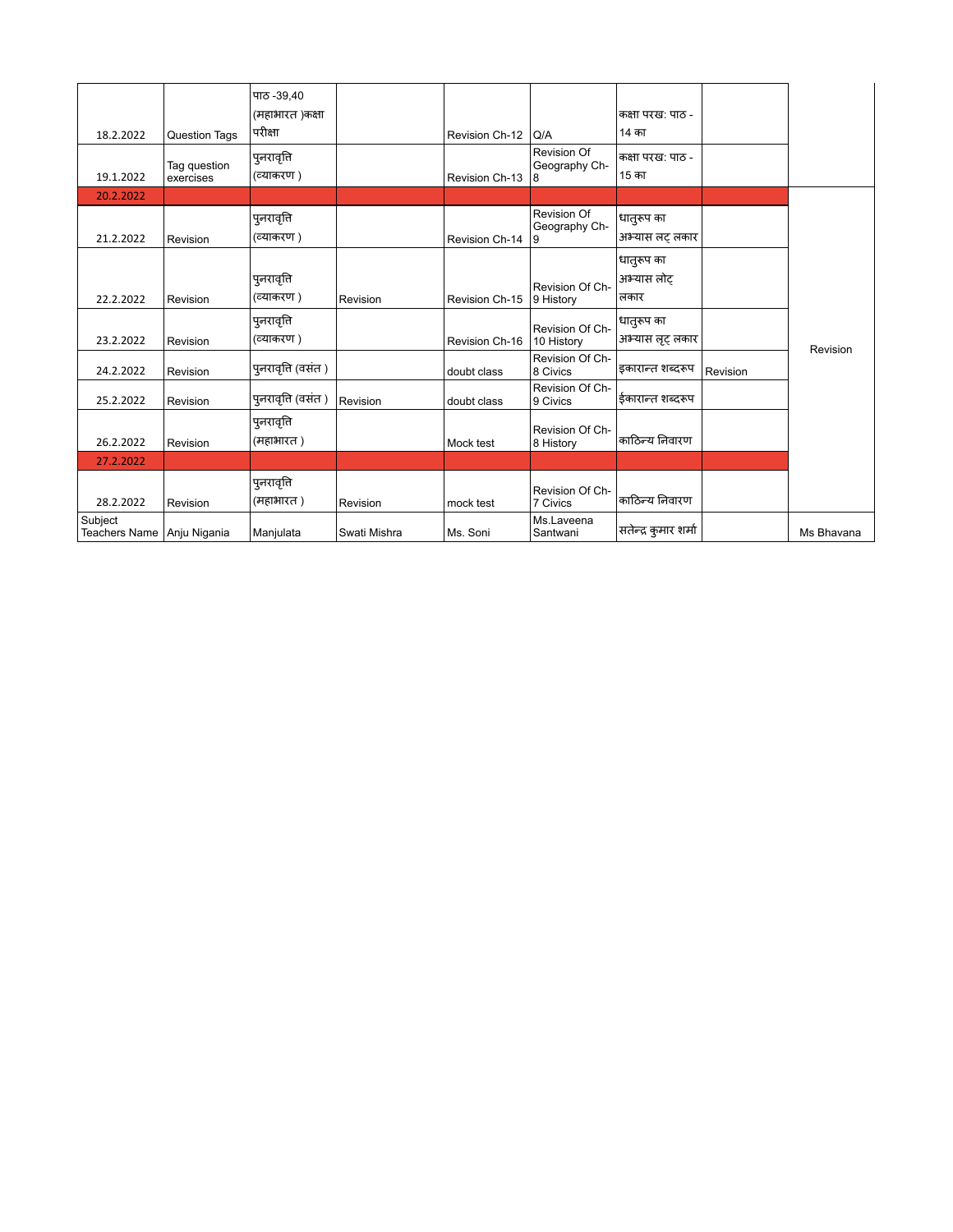| <b>ARMY PUBLIC SCHOOL, ALWAR</b> |                             |                                         |                                                                 |                                            |                                                                      |                                              |          |                 |  |  |
|----------------------------------|-----------------------------|-----------------------------------------|-----------------------------------------------------------------|--------------------------------------------|----------------------------------------------------------------------|----------------------------------------------|----------|-----------------|--|--|
|                                  |                             |                                         |                                                                 | <b>SPLIT UP OF SYLLABUS FEBURARY -2022</b> |                                                                      |                                              |          |                 |  |  |
|                                  |                             |                                         |                                                                 |                                            |                                                                      |                                              |          |                 |  |  |
| <b>DATE</b>                      | <b>ENGLISH</b>              | <b>HINDI</b>                            | <b>SUBJECTS</b><br><b>MATHS</b>                                 | <b>SCIENCE</b>                             | <b>SST</b>                                                           | SANSKRIT                                     | GK       | <b>COMPUTER</b> |  |  |
|                                  |                             | भारत की पाठ -5<br>वाचन व                | Ch-16 Playing<br>with numbers-                                  | $Ch-16$                                    | Ch -8 Rural<br>Livelihood                                            | पाठ 13क्षितौ<br>राजते<br>भारतस्वर्णभूमिः     |          |                 |  |  |
| 1.2.2022                         | L 9-The Comet-I             | स्पष्टीकरण                              | Introduction                                                    | introduction                               | Explanation                                                          | का अध्यापन                                   | Revision |                 |  |  |
| 2.2.2022                         | Q/A                         | भारत की पाठ -5<br>वाचन व<br>स्पष्टीकरण  | Letters for<br>DigitEx-16.1                                     | Ch-16<br>explanation                       | Ch -8 Rural<br>Livelihood<br>Explanation                             | उपर्युक्त पाठ के<br>शेषांश का<br>अध्यापन     |          |                 |  |  |
| 3.3.2022                         | Aticle writing              | भारत की पाठ -5<br>वाचन व<br>स्पष्टीकरण  | Tests of<br>Divisibility Ex-<br>16.2                            | Ch-16<br>explanation                       | Question And<br>Answer                                               | उपर्युक्त पाठ के<br>शेषांश का<br>अध्यापन     |          |                 |  |  |
|                                  |                             | भारत की पाठ -5                          | Class Test- ch-                                                 | Ch-16                                      | Ch-9 Urban<br>Livelihood                                             | उपर्युक्त पाठ के<br>अभ्यास प्रश्नोत्तर       |          |                 |  |  |
| 4.4.2022                         | <b>Question Tags</b>        | प्रश्न उत्तर                            | 15, ch-16                                                       | explanation                                | Explanation                                                          |                                              |          |                 |  |  |
| 5.2.2022<br>6.2.2022             |                             |                                         |                                                                 |                                            |                                                                      |                                              |          |                 |  |  |
| 7.2.2022                         | class test                  | भारत की पाठ -6<br>वाचन व<br>स्पष्टीकरण  | Revision of Ch-<br>1 Rational<br><b>Numbers</b>                 | $Ch-16$<br>explanation                     | Ch-9 Urban<br>Livelihood<br>Explanation                              | उपर्युक्त पाठ के<br>शेषअभ्यास<br>प्रश्नोत्तर |          | Ch-8 Flash      |  |  |
| 8.2.2022                         | Question tags ex स्पष्टीकरण | भारत की पाठ -6<br>वाचन व                | Revision of Ch-<br>6 Square and<br><b>Square Roots</b>          | <b>Book Exercise</b>                       | Question And<br>Answer                                               | पाठ 14 आर्यभट:<br>का अध्यापन                 | Revision |                 |  |  |
| 9.2.2022                         | <b>Ch-Great Stone</b>       | भारत की पाठ -6<br>प्रश्न उत्तर          | Revision of Ch-<br>9 Algebraic<br>Expressions<br>and Identities | Ch-16 class test                           | Ch-10 History<br>New Empire<br>And Kingdoms<br><b>Explanation</b>    | उपर्युक्त पाठ के<br>शेषांश का<br>अध्यापन     |          |                 |  |  |
| 10.2.2022                        | Q/A                         | भारत की पाठ -7<br>वाचन व<br>स्पष्टीकरण  | Revision of Ch-<br>10 Visualing<br>Solid Shapes                 | Ch-18<br>explanation                       | Ch-10 History<br>New Empire<br>And Kingdoms<br>Explanation           | उपर्युक्त पाठ के<br>शेषांश का<br>अध्यापन     |          |                 |  |  |
| 11.2.2022                        | L 10-The Comet-             | भारत की पाठ -7<br>वाचन व<br> स्पष्टीकरण | Revision of Ch-<br>11 Mensuration                               | Ch-18<br>explanation                       | Question And<br>Answer                                               | उपर्युक्त पाठ के<br>अभ्यास प्रश्नोत्तर       |          |                 |  |  |
| 12.2.2022                        | Q/A                         | भारत की पाठ -7<br>प्रश्न उत्तर          | Revision of Ch-<br>11 Mensuration                               | $Ch-18$<br>explanation                     | $Ch-11$<br>Buildings,<br>Paintings,<br><b>Books</b><br>Explanation   | उपर्युक्त पाठ के<br>अभ्यास प्रश्नोत्तर       |          |                 |  |  |
| 13.2.2022                        |                             |                                         |                                                                 |                                            |                                                                      |                                              |          |                 |  |  |
| 14.2.2022                        | Class test                  | भारत की पाठ --8<br>वाचन व<br>स्पष्टीकरण | Class test of<br>Ch-1,6,9,10,11                                 | Ch-18<br>explanation                       | Ch-11<br>Buildings,<br>Paintings,<br><b>Books</b><br>Explanation     | पाठ 15प्रहेलिकाः<br>का अध्यापन               |          |                 |  |  |
| 15.2.2022                        | Narration                   | भारत की पाठ --8<br>वाचन व<br>स्पष्टीकरण | Doubt Clearing<br>Session                                       | Ch-18 Book<br>exercise                     | Question And<br>Answer                                               | उपर्युक्त पाठ के<br>शेषांश का<br>अध्यापन     | Revision |                 |  |  |
| 16.2.2022                        | Narration                   | भारत की पाठ -8<br>प्रश्न उत्तर          | Revision of Ch-<br>12 Exponents<br>and Powers                   | Class test                                 | Revision<br>Geography Ch-<br>7 Our Country<br>Indis                  | उपर्युक्त पाठ के<br>शेषांश का<br>अध्यापन     |          | Ch-9 Photoshop  |  |  |
| 17.2.2022                        | Exercise                    | भारत की पाठ --9<br>वाचन व<br>स्पष्टीकरण | Revision of Ch-<br>12 Exponents<br>and Powers                   | Revision Ch-16                             | Revision<br>Geography Ch-<br>8 Natural<br>Vegetation And<br>Wildlife | उपर्युक्त पाठ के<br>अभ्यास प्रश्नोत्तर       |          |                 |  |  |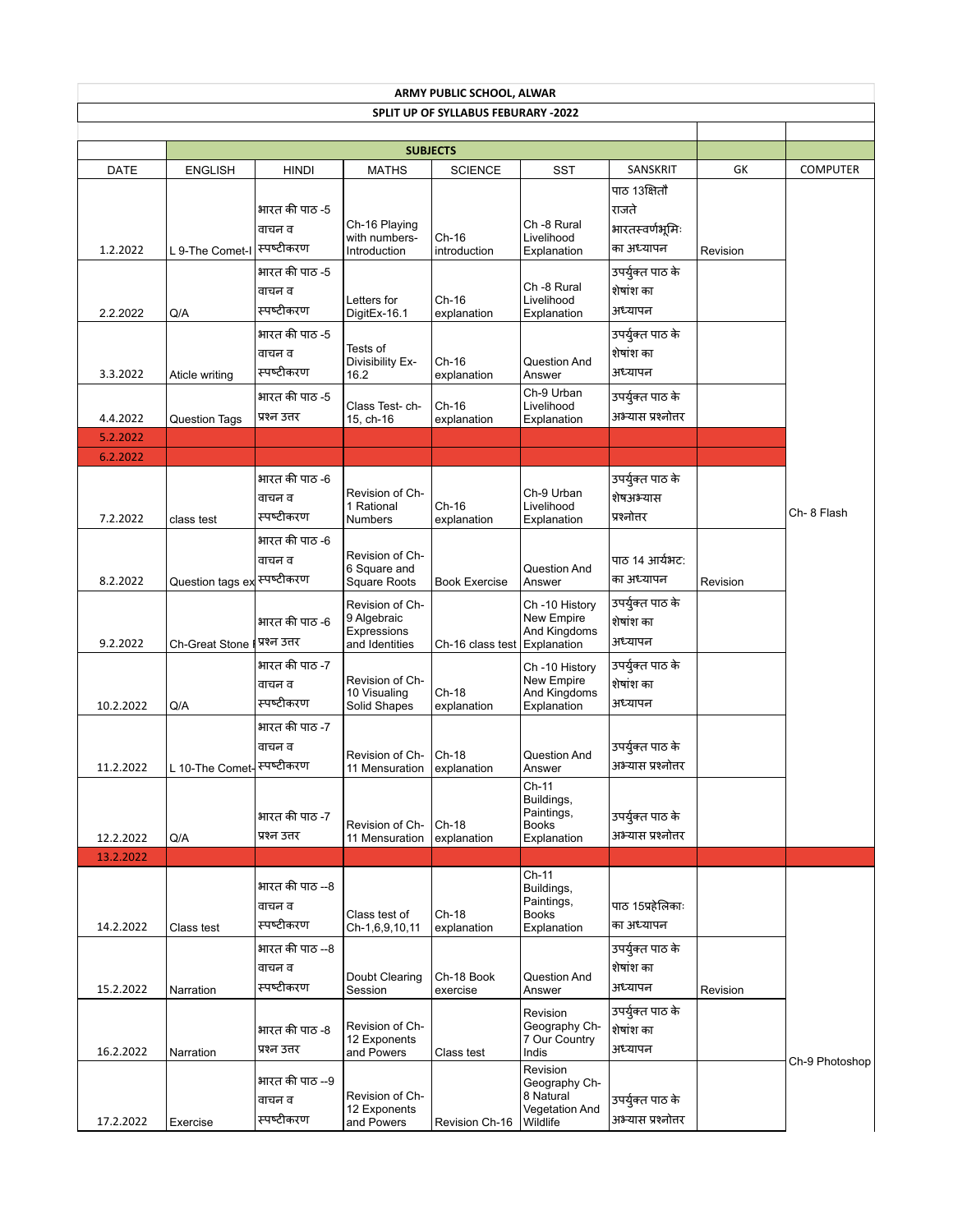| 18.2.2022                            | S-V Agreement | भारत की पाठ --9<br>वाचन व<br><b>स्पष्टीकर</b> ण | Revision of Ch-<br>13 Direct and<br>Inverse<br>Proportions | Revision Ch-12 | <b>Revision Of</b><br><b>History Chapter</b><br>8 Vital Villages<br>And Thriving<br>Towns | उपर्युक्त पाठ के<br>अभ्यास प्रश्नोत्तर |          |            |
|--------------------------------------|---------------|-------------------------------------------------|------------------------------------------------------------|----------------|-------------------------------------------------------------------------------------------|----------------------------------------|----------|------------|
| 19.1.2022                            | S-V Agreement | भारत की पाठ -9<br>प्रश्न उत्तर                  | Revision of Ch-<br>13 Direct and<br>Inverse<br>Proportions | Revision Ch-13 | Revision Of<br>History Ch-9<br>Traders, Kings,<br>Pilgrims                                | कक्षा परख: पाठ -<br>13 का              |          |            |
| 20.2.2022                            |               |                                                 |                                                            |                |                                                                                           |                                        |          |            |
| 21.2.2022                            | Revision      | भारत की खोज<br>पाठ 5 दोहरान                     | Revision of Ch-<br>14 Factorisation                        | Revision Ch-14 | <b>Revision Of</b><br>Civics Ch-7<br>Urban<br>Administration                              | कक्षा परख: पाठ -<br>14 का              |          |            |
| 22.2.2022                            | Revision      | भारत की खोज<br>पाठ 6दोहरान                      | Revision of Ch-<br>14 Factorisation                        | Revision Ch-15 | Revision Of Ch<br>-8 Rural<br>Livilihood                                                  | कक्षा परख: पाठ -<br>15 का              | Revision |            |
| 23.2.2022                            | Revision      | भारत की खोज<br>पाठ 7 दोहरान                     | Revision of Ch-<br>15 Introduction<br>to Graphs            | Revision Ch-16 | Revision Of<br>Ch-9 Urban<br>Livilihood                                                   | धातुरूप का<br>अभ्यास लूट लकार          |          |            |
| 24.2.2022                            | Revision      | भारत की खोज<br>पाठ 8 दोहरान                     | Revision of Ch-<br>15 Introduction<br>to Graphs            | doubt class    | Revision Of Ch<br>-10 New Empire<br>And Kingdom                                           | यत शब्दरूप                             |          | Revision   |
| 25.2.2022                            | Revision      | भारत की खोज<br>पाठ 9 दोहरान                     | Revision of Ch-<br>16 Playing with<br>numbers              | doubt class    | Revision Of Ch-<br>11 New<br>Buildings,<br>Paintings And<br><b>Books</b>                  | इदम शब्दरूप                            |          |            |
| 26.2.2022                            | Revision      | व्याकरण दोहरान<br>कार्य                         | mock test                                                  | Mock test      | Doubt Class                                                                               | काठिन्य निवारण                         |          |            |
| 27.2.2022                            |               |                                                 |                                                            |                |                                                                                           |                                        |          |            |
| 28.2.2022                            | Revision      | व्याकरण दोहरान<br>कार्य                         | Doubt Clearing<br>Session                                  | mock test      | Doubt Class                                                                               | काठिन्य निवारण                         |          |            |
| Subject<br>Teachers Name   Renu Gund |               | Manjulata                                       | Ravindra Sharma Khan                                       | Ms. Neelofar   | Ms.Manjot Kaur                                                                            | सतेन्द्र कुमार शर्मा Revision          |          | Ms Bhavana |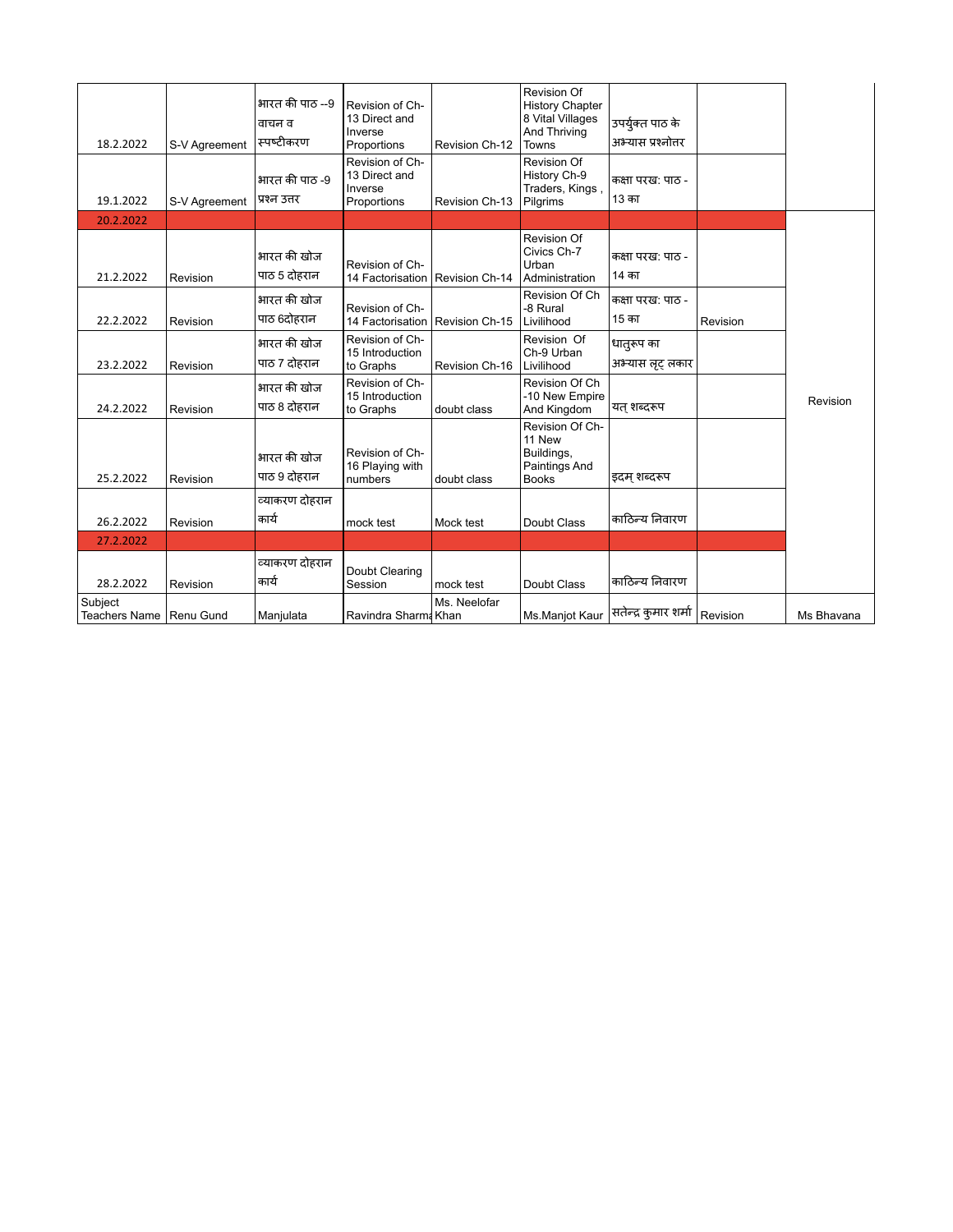| <b>ARMY PUBLIC SCHOOL, ALWAR</b> |                             |                                                          |                                                                 |                                     |                                                                      |                                                              |          |                 |  |  |
|----------------------------------|-----------------------------|----------------------------------------------------------|-----------------------------------------------------------------|-------------------------------------|----------------------------------------------------------------------|--------------------------------------------------------------|----------|-----------------|--|--|
|                                  |                             |                                                          |                                                                 | SPLIT UP OF SYLLABUS FEBURARY -2022 |                                                                      |                                                              |          |                 |  |  |
|                                  |                             |                                                          |                                                                 |                                     |                                                                      |                                                              |          |                 |  |  |
| <b>DATE</b>                      | <b>ENGLISH</b>              | <b>HINDI</b>                                             | <b>SUBJECTS</b><br><b>MATHS</b>                                 | <b>SCIENCE</b>                      | <b>SST</b>                                                           | SANSKRIT                                                     | GK       | <b>COMPUTER</b> |  |  |
| 1.2.2022                         | L 9-The Comet-I             | भारत की पाठ -5<br>वाचन व<br>स्पष्टीकरण                   | Ch-16 Playing<br>with numbers-<br>Introduction                  | $Ch-16$<br>introduction             | Ch -8 Rural<br>Livelihood<br>Explanation                             | पाठ 13क्षितौ<br>राजते<br>भारतस्वर्णभूमिः<br>का अध्यापन       |          |                 |  |  |
| 2.2.2022                         | Q/A                         | भारत की पाठ -5<br>वाचन व<br>स्पष्टीकरण<br>भारत की पाठ -5 | Letters for<br>DigitEx-16.1                                     | Ch-16<br>explanation                | Ch -8 Rural<br>Livelihood<br>Explanation                             | उपर्युक्त पाठ के<br>शेषांश का<br>अध्यापन<br>उपर्युक्त पाठ के | Revision |                 |  |  |
| 3.3.2022                         | Article writing             | वाचन व<br>स्पष्टीकरण                                     | Tests of<br>Divisibility Ex-<br>16.2                            | Ch-16<br>explanation                | Question And<br>Answer<br>Ch-9 Urban                                 | शेषांश का<br>अध्यापन                                         |          |                 |  |  |
| 4.4.2022                         | <b>Question Tags</b>        | भारत की पाठ -5<br>प्रश्न उत्तर                           | Class Test- ch-<br>15, ch-16                                    | Ch-16<br>explanation                | Livelihood<br>Explanation                                            | उपर्युक्त पाठ के<br>अभ्यास प्रश्नोत्तर                       |          |                 |  |  |
| 5.2.2022                         |                             |                                                          |                                                                 |                                     |                                                                      |                                                              |          |                 |  |  |
| 6.2.2022                         |                             |                                                          |                                                                 |                                     |                                                                      |                                                              |          |                 |  |  |
| 7.2.2022                         | Class test                  | भारत की पाठ -6<br>वाचन व<br>स्पष्टीकरण                   | Revision of Ch-<br>1 Rational<br><b>Numbers</b>                 | $Ch-16$<br>explanation              | Ch-9 Urban<br>Livelihood<br>Explanation                              | उपर्युक्त पाठ के<br>शेषअभ्यास<br>प्रश्नोत्तर                 |          | Ch-8 Flash      |  |  |
| 8.2.2022                         | Question tags ex स्पष्टीकरण | भारत की पाठ -6<br>वाचन व                                 | Revision of Ch-<br>6 Square and<br><b>Square Roots</b>          | <b>Book Exercise</b>                | Question And<br>Answer                                               | पाठ 14 आर्यभट:<br>का अध्यापन                                 |          |                 |  |  |
| 9.2.2022                         | <b>Ch-Great Stone</b>       | भारत की पाठ -6<br>प्रश्न उत्तर                           | Revision of Ch-<br>9 Algebraic<br>Expressions<br>and Identities | Ch-16 class test                    | Ch-10 History<br>New Empire<br>And Kingdoms<br><b>Explanation</b>    | उपर्युक्त पाठ के<br>शेषांश का<br>अध्यापन                     | Revision |                 |  |  |
| 10.2.2022                        | Q/A                         | भारत की पाठ -7<br>वाचन व<br>स्पष्टीकरण                   | Revision of Ch-<br>10 Visualing<br>Solid Shapes                 | Ch-18<br>explanation                | Ch-10 History<br>New Empire<br>And Kingdoms<br>Explanation           | उपर्युक्त पाठ के<br>शेषांश का<br>अध्यापन                     |          |                 |  |  |
| 11.2.2022                        | L 10-The Comet-             | भारत की पाठ -7<br>वाचन व<br> स्पष्टीकरण                  | Revision of Ch-<br>11 Mensuration                               | Ch-18<br>explanation                | Question And<br>Answer                                               | उपर्युक्त पाठ के<br>अभ्यास प्रश्नोत्तर                       |          |                 |  |  |
| 12.2.2022                        | Q/A                         | भारत की पाठ -7<br>प्रश्न उत्तर                           | Revision of Ch-<br>11 Mensuration                               | $Ch-18$<br>explanation              | $Ch-11$<br>Buildings,<br>Paintings,<br><b>Books</b><br>Explanation   | उपर्युक्त पाठ के<br>अभ्यास प्रश्नोत्तर                       |          |                 |  |  |
| 13.2.2022                        |                             |                                                          |                                                                 |                                     |                                                                      |                                                              |          |                 |  |  |
| 14.2.2022                        | class test                  | भारत की पाठ --8<br>वाचन व<br>स्पष्टीकरण                  | Class test of<br>Ch-1,6,9,10,11                                 | Ch-18<br>explanation                | Ch-11<br>Buildings,<br>Paintings,<br><b>Books</b><br>Explanation     | पाठ 15प्रहेलिकाः<br>का अध्यापन                               |          |                 |  |  |
| 15.2.2022                        | Narration                   | भारत की पाठ --8<br>वाचन व<br>स्पष्टीकरण                  | Doubt Clearing<br>Session                                       | Ch-18 Book<br>exercise              | Question And<br>Answer                                               | उपर्युक्त पाठ के<br>शेषांश का<br>अध्यापन                     |          |                 |  |  |
| 16.2.2022                        | Narration                   | भारत की पाठ -8<br>प्रश्न उत्तर                           | Revision of Ch-<br>12 Exponents<br>and Powers                   | Class test                          | Revision<br>Geography Ch-<br>7 Our Country<br>Indis                  | उपर्युक्त पाठ के<br>शेषांश का<br>अध्यापन                     | Revision | Ch-9 Photoshop  |  |  |
| 17.2.2022                        | Exercise                    | भारत की पाठ --9<br>वाचन व<br>स्पष्टीकरण                  | Revision of Ch-<br>12 Exponents<br>and Powers                   | Revision Ch-16                      | Revision<br>Geography Ch-<br>8 Natural<br>Vegetation And<br>Wildlife | उपर्युक्त पाठ के<br>अभ्यास प्रश्नोत्तर                       |          |                 |  |  |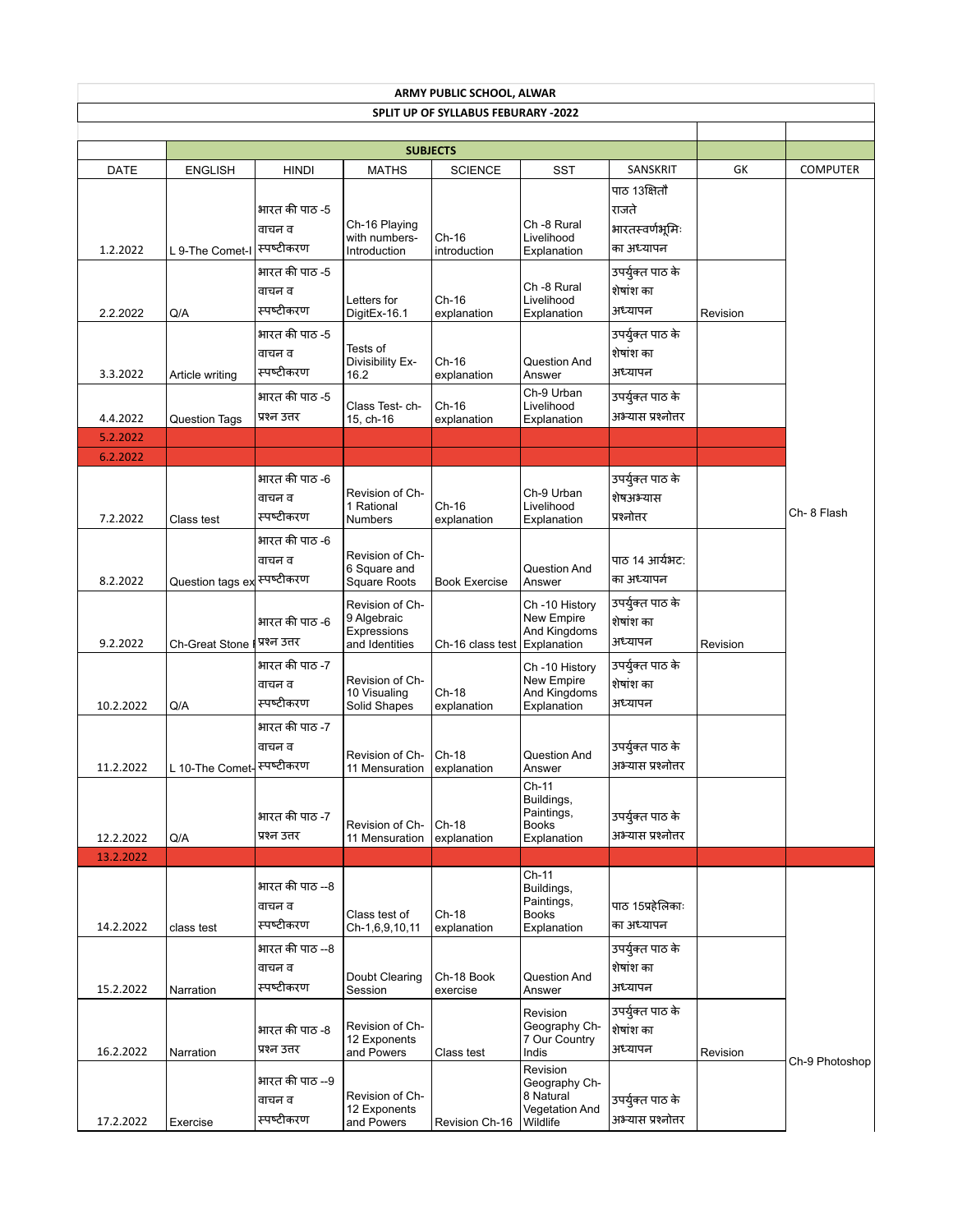| 18.2.2022                             | S-V Agreement | भारत की पाठ --9<br>वाचन व<br><sup>।</sup> स्पष्टीकरण | Revision of Ch-<br>13 Direct and<br>Inverse<br>Proportions | Revision Ch-12 | <b>Revision Of</b><br><b>History Chapter</b><br>8 Vital Villages<br>And Thriving<br>Towns | उपर्युक्त पाठ के<br>अभ्यास प्रश्नोत्तर    |            |
|---------------------------------------|---------------|------------------------------------------------------|------------------------------------------------------------|----------------|-------------------------------------------------------------------------------------------|-------------------------------------------|------------|
| 19.1.2022                             | S-V Agreement | भारत की पाठ -9<br>प्रश्न उत्तर                       | Revision of Ch-<br>13 Direct and<br>Inverse<br>Proportions | Revision Ch-13 | <b>Revision Of</b><br>History Ch-9<br>Traders, Kings<br>Pilgrims                          | कक्षा परख: पाठ -<br>13 का                 |            |
| 20.2.2022                             |               |                                                      |                                                            |                |                                                                                           |                                           |            |
| 21.2.2022                             | Revision      | भारत की खोज<br>पाठ 5 दोहरान                          | Revision of Ch-<br>14 Factorisation                        | Revision Ch-14 | Revision Of<br>Civics Ch-7<br>Urban<br>Administration                                     | कक्षा परख: पाठ -<br>14 का                 |            |
| 22.2.2022                             | Revision      | भारत की खोज<br>पाठ 6दोहरान                           | Revision of Ch-<br>14 Factorisation                        | Revision Ch-15 | Revision Of Ch<br>-8 Rural<br>Livilihood                                                  | कक्षा परख: पाठ -<br>15 का                 |            |
| 23.2.2022                             | Revision      | भारत की खोज<br>पाठ 7 दोहरान                          | Revision of Ch-<br>15 Introduction<br>to Graphs            | Revision Ch-16 | Revision Of<br>Ch-9 Urban<br>Livilihood                                                   | धातुरूप का<br>अभ्यास लूट् लकार   Revision |            |
| 24.2.2022                             | Revision      | भारत की खोज<br>पाठ 8 दोहरान                          | Revision of Ch-<br>15 Introduction<br>to Graphs            | doubt class    | Revision Of Ch<br>-10 New Empire<br>And Kingdom                                           | यत शब्दरूप                                | Revision   |
| 25.2.2022                             | Revision      | भारत की खोज<br>पाठ 9 दोहरान                          | Revision of Ch-<br>16 Playing with<br>numbers              | doubt class    | Revision Of Ch-<br>11 New<br>Buildings,<br>Paintings And<br><b>Books</b>                  | इदम् शब्दरूप                              |            |
| 26.2.2022                             | Revision      | व्याकरण दोहरान<br>कार्य                              | mock test                                                  | Mock test      | Doubt Class                                                                               | काठिन्य निवारण                            |            |
| 27.2.2022                             |               |                                                      |                                                            |                |                                                                                           |                                           |            |
| 28.2.2022                             | Revision      | व्याकरण दोहरान<br>कार्य                              | Doubt Clearing<br>Session                                  | mock test      | Doubt Class                                                                               | काठिन्य निवारण                            |            |
| Subject<br>Teachers Name Anju Nigania |               | Manjulata                                            | Ravindra Sharma Ms. Soni                                   |                | Ms. Manjot<br>Kaur                                                                        | सतेन्द्र कुमार शर्मा                      | Ms Bhavana |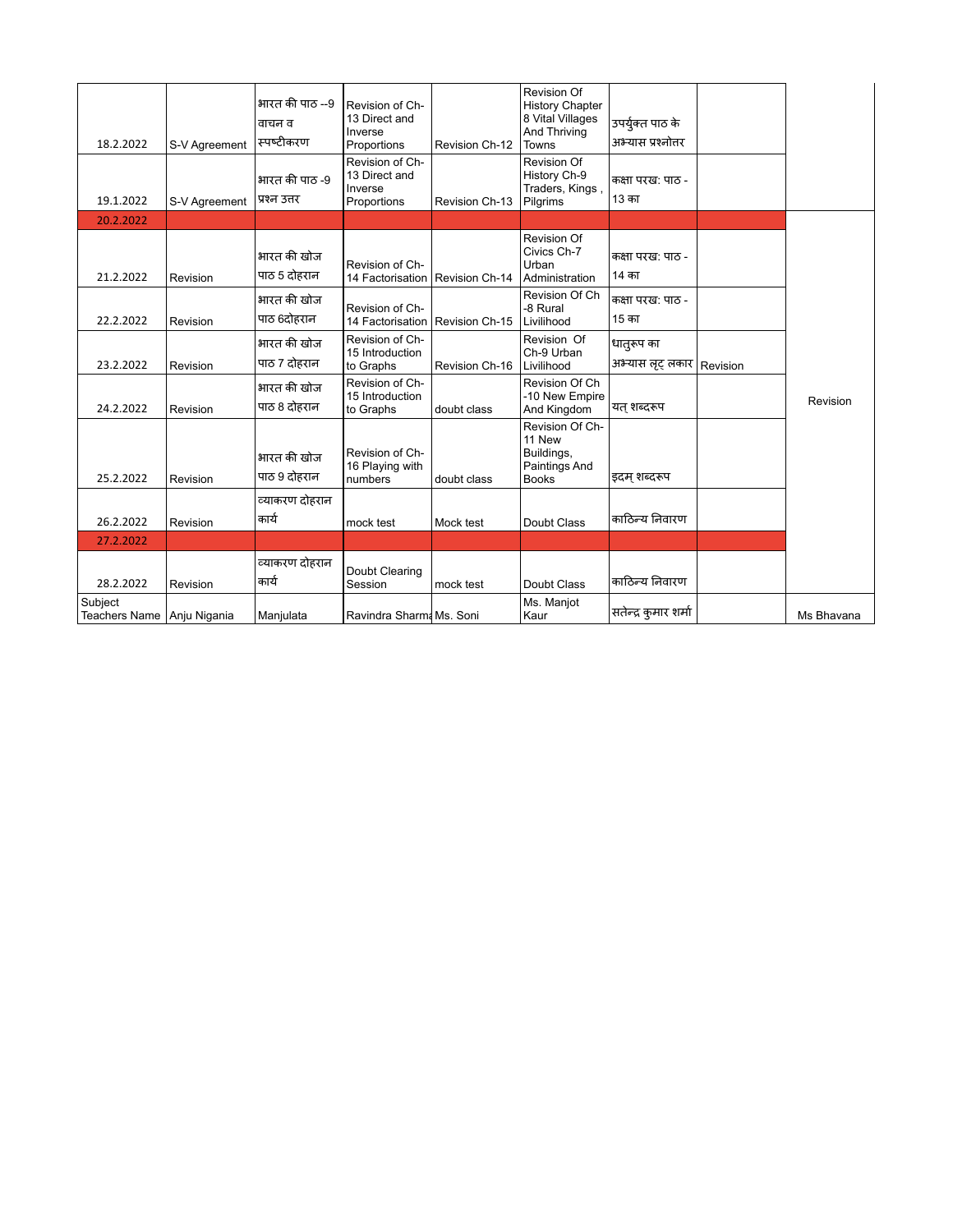| ARMY PUBLIC SCHOOL, ALWAR<br>SPLIT UP OF SYLLABUS FEBURARY -2022 |                                 |                                         |                                                                 |                            |                                                              |                                                        |          |                 |  |  |
|------------------------------------------------------------------|---------------------------------|-----------------------------------------|-----------------------------------------------------------------|----------------------------|--------------------------------------------------------------|--------------------------------------------------------|----------|-----------------|--|--|
|                                                                  |                                 |                                         |                                                                 |                            |                                                              |                                                        |          |                 |  |  |
|                                                                  |                                 |                                         |                                                                 | <b>SUBJECTS</b>            |                                                              |                                                        |          |                 |  |  |
| <b>DATE</b>                                                      | <b>ENGLISH</b>                  | <b>HINDI</b>                            | <b>MATHS</b>                                                    | <b>SCIENCE</b>             | <b>SST</b>                                                   | SANSKRIT                                               | GK       | <b>COMPUTER</b> |  |  |
| 1.2.2022                                                         | L 9-The Comet-                  | भारत की पाठ -5<br>वाचन व<br>स्पष्टीकरण  | Ch-16 Playing<br>with numbers-<br>Introduction                  | Ch-16<br>introduction      | Ch. 10 civics<br>Law and Social<br>Justice                   | पाठ 13क्षितौ<br>राजते<br>भारतस्वर्णभूमिः<br>का अध्यापन | Revision |                 |  |  |
| 2.2.2022                                                         | Q/A                             | भारत की पाठ -5<br>वाचन व<br>स्पष्टीकरण  | Letters for Digit                                               | Ch-16<br>explanation       | Ch. 10 civics<br>Law and Social<br>Justice                   | उपर्युक्त पाठ के<br>शेषांश का<br>अध्यापन               |          |                 |  |  |
| 3.3.2022                                                         | Article writing                 | भारत की पाठ -5<br>वाचन व<br>स्पष्टीकरण  | Tests of<br>Divisibility                                        | Ch-16<br>explanation       | Ch. 10 civics<br>Law and Social<br>Justice                   | उपर्युक्त पाठ के<br>शेषांश का<br>अध्यापन               |          |                 |  |  |
| 4.4.2022                                                         | <b>Question Tags</b>            | भारत की पाठ -5<br>प्रश्न उत्तर          | Class Test- ch-<br>15, ch-16                                    | Ch-16<br>explanation       | Ch. 10 civics<br>Law and Social<br>Justice                   | उपर्युक्त पाठ के<br>अभ्यास प्रश्नोत्तर                 |          |                 |  |  |
| 5.2.2022<br>6.2.2022                                             |                                 |                                         |                                                                 |                            |                                                              |                                                        |          |                 |  |  |
| 7.2.2022                                                         | Class test                      | भारत की पाठ -6<br>वाचन व<br>स्पष्टीकरण  | Revision of Ch-<br>1 Rational<br><b>Numbers</b>                 | $Ch-16$<br>explanation     | Ch. 7 History<br>Revision                                    | उपर्युक्त पाठ के<br>शेषअभ्यास<br>प्रश्नोत्तर           |          | Ch- 8 Flash     |  |  |
| 8.2.2022                                                         | Question tags<br>exeecisea      | भारत की पाठ -6<br>वाचन व<br>स्पष्टीकरण  | Revision of Ch-<br>6 Square and<br><b>Square Roots</b>          | <b>Book Exercise</b>       | Ch. 8 History<br>Revision                                    | पाठ 14 आर्यभट:<br>का अध्यापन                           | Revision |                 |  |  |
| 9.2.2022                                                         | <b>Ch-Great Stone</b><br>Face-I | भारत की पाठ -6<br>प्रश्न उत्तर          | Revision of Ch-<br>9 Algebraic<br>Expressions<br>and Identities | Ch-16 class test   History | Ch. 9 Revision                                               | उपर्युक्त पाठ के<br>शेषांश का<br>अध्यापन               |          |                 |  |  |
| 10.2.2022                                                        | Q/A                             | भारत की पाठ -7<br>वाचन व<br>स्पष्टीकरण  | Revision of Ch-<br>10 Visualing<br>Solid Shapes                 | Ch-18<br>explanation       | Ch. 10 History<br>revision                                   | उपर्युक्त पाठ के<br>शेषांश का<br>अध्यापन               |          |                 |  |  |
| 11.2.2022                                                        | $L$ 10-The<br>Comet-II          | भारत की पाठ -7<br>वाचन व<br>स्पष्टीकरण  | Revision of Ch-<br>11 Mensuration                               | $Ch-18$<br>explanation     | Ch. 5<br>Geography<br>Revision                               | उपर्युक्त पाठ के<br>अभ्यास प्रश्नोत्तर                 |          |                 |  |  |
| 12.2.2022                                                        | Q/A                             | भारत की पाठ -7<br>प्रश्न उत्तर          | Revision of Ch-<br>11 Mensuration                               | Ch-18<br>explanation       | Ch. 6<br>Geography<br>Human<br>Resources                     | उपर्युक्त पाठ के<br>अभ्यास प्रश्नोत्तर                 |          |                 |  |  |
| 13.2.2022                                                        |                                 |                                         |                                                                 |                            |                                                              |                                                        |          |                 |  |  |
| 14.2.2022                                                        | Class test                      | भारत की पाठ --8<br>वाचन व<br>स्पष्टीकरण | Class test of<br>Ch-1,6,9,10,11                                 | Ch-18<br>explanation       | Ch. 6<br>Understanding<br>Our Criminal<br>Justice System     | पाठ 15प्रहेलिकाः<br>का अध्यापन                         |          |                 |  |  |
| 15.2.2022                                                        | Narration                       | भारत की पाठ --8<br>वाचन व<br>स्पष्टीकरण | Doubt Clearing<br>Session                                       | Ch-18 Book<br>exercise     | Ch. 7 Civics<br>Revision<br>Understanding<br>Marginalization | उपर्युक्त पाठ के<br>शेषांश का<br>अध्यापन               | Revision |                 |  |  |
| 16.2.2022                                                        | Narration                       | भारत की पाठ -8<br>प्रश्न उत्तर          | Revision of Ch-<br>12 Exponents<br>and Powers                   | Class test                 | Ch. 8 Civics<br>Confrontation<br>Marginalization<br>Revision | उपर्युक्त पाठ के<br>शेषांश का<br>अध्यापन               |          | Ch-9 Photoshop  |  |  |
| 17.2.2022                                                        | Exercise                        | भारत की पाठ --9<br>वाचन व<br>स्पष्टीकरण | Revision of Ch-<br>12 Exponents<br>and Powers                   | Revision Ch-16             | Ch. 9 Civics<br><b>Public Facilities</b><br>Revision         | उपर्युक्त पाठ के<br>अभ्यास प्रश्नोत्तर                 |          |                 |  |  |